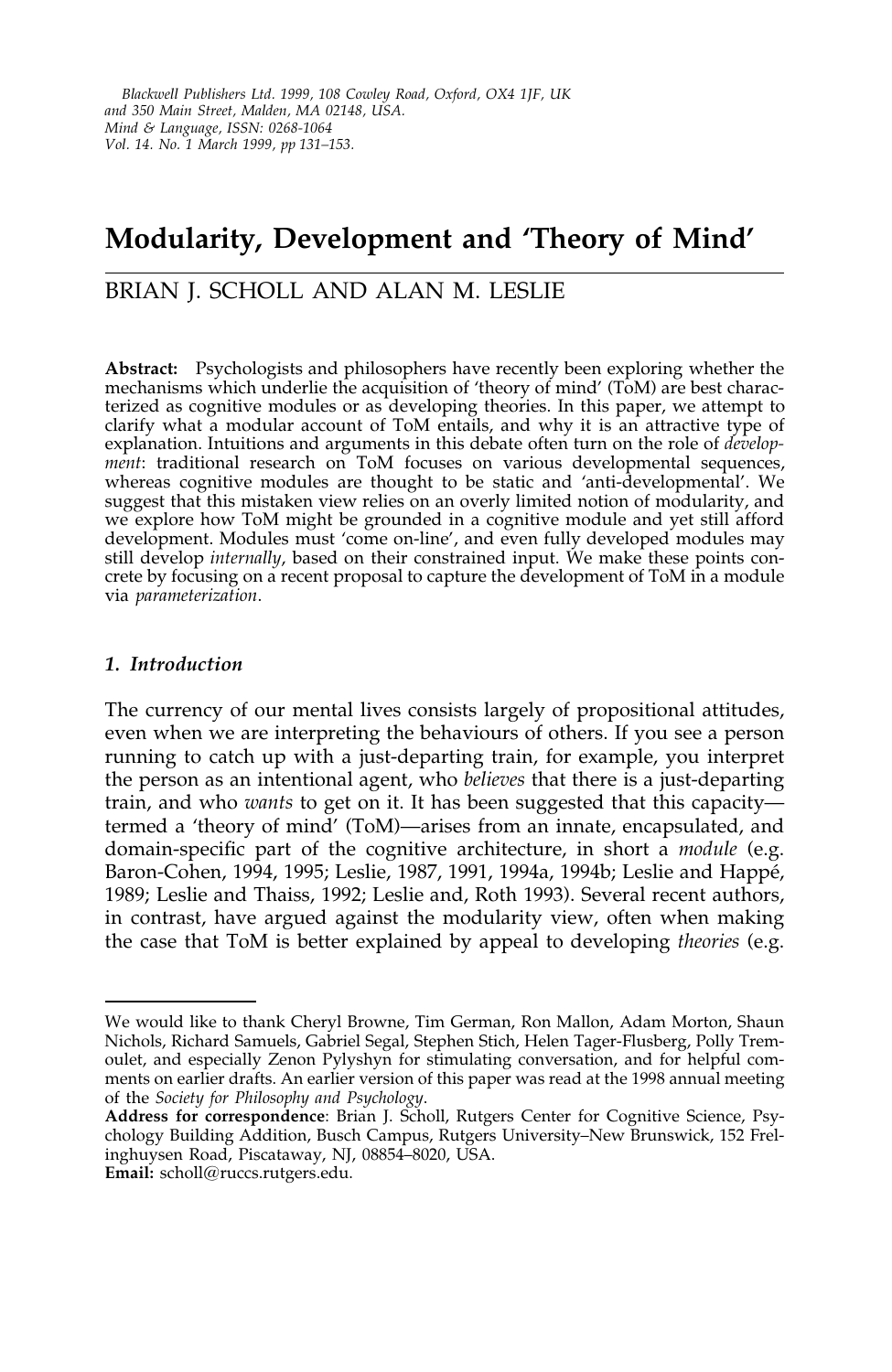Bartsch and Wellman, 1995; Gopnik, 1996; Gopnik and Meltzoff, 1997; Gopnik and Wellman, 1992, 1994; Perner, 1991; Wellman, 1990).

In this paper we attempt to clarify what a modular account of ToM entails, and why it is an appealing type of explanation. We focus on the following question: What *kind* of cognitive module would be required in order to explain ToM? In particular, what kind of development would such a module need to undergo in order to account for the relevant data? Intuitions and arguments in the dispute between modules and theories often turn on the role of development: ToM appears to develop, whereas cognitive modules are thought to be static and 'anti-developmental'. This picture, we will argue, is mistaken: modularity and development, far from being antithetical to each other, can actually be intimately related. We suggest that ToM may be grounded in a cognitive module and yet still afford development.

We make these points concrete by focusing on a recent proposal by Gabriel Segal (1996) to capture the development of ToM in a module via *parameterization*. Segal distinguishes between *synchronic* modules (which reflect a static capacity), and *diachronic* modules (which attain their character from the environment via parameters, as in the case of 'Universal Grammar'), and suggests that ToM may result from the latter sort of module. This seems plausible at first blush due to the developmental nature of ToM, but we will suggest that it's not such a clear-cut issue. This discussion will refine our understanding of how development and modularity may interact in the case of ToM, and will help clarify our understanding of how a high-level representational and developing competence like ToM could in fact be grounded in a cognitive module.

We begin with a brief discussion of the basic notions involved in both ToM and modularity. Then, in section 2, we discuss developmentally motivated objections to the modularity view, and why they misconstrue the nature of modular accounts of the acquisition of ToM. In sections 3 and 4 we make this general discussion concrete by discussing a specific proposal as to how ToM might be explained in modular terms via the notion of *parameterization*. This discussion will motivate several general concluding points, concerning the relationships between ToM, development, and environmental input.

#### *1.1 Theory of Mind*

A theory of mind refers to the capacity to interpret, predict, and explain the behaviour of others in terms of their underlying mental states. It is an ability that all normal humans enjoy, and seems to manifest itself in early childhood. This capacity is inherently 'metarepresentational', in that it requires one not only to employ propositional attitudes, but to employ them *about* propositional attitudes, for example having beliefs about (others') beliefs (e.g. Leslie, 1987; Perner, 1991; Pylyshyn, 1978). Also, the capacity persists even when an embedded belief is false: someone might reason that you were running towards the train because you believed it was departing, even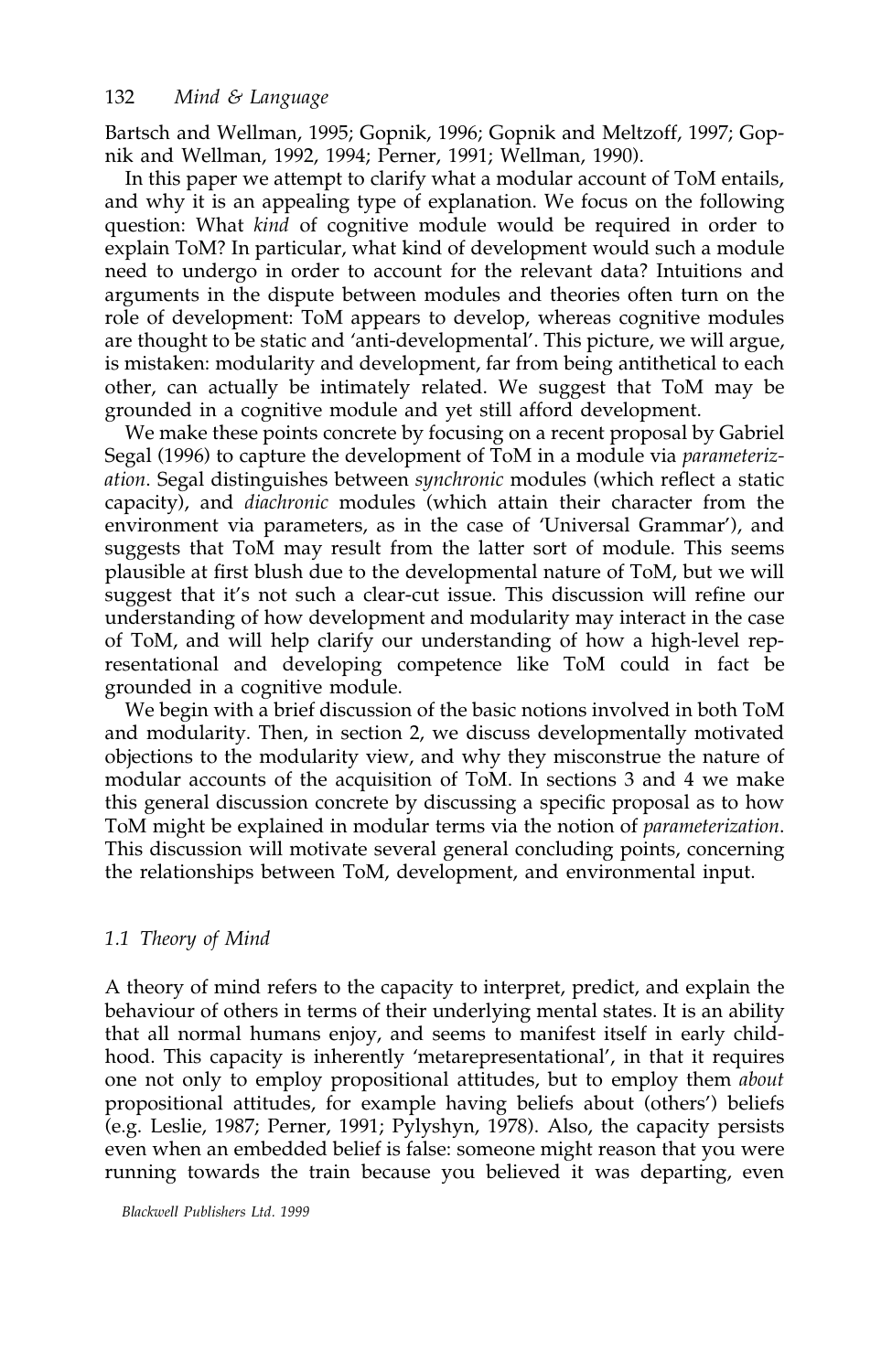though it wasn't. As such, a ToM has often been thought to require its owner to have acquired the *concept* of belief.

This raises the obvious developmental question: *how* do we acquire such a concept, and thereby acquire ToM? The obvious empiricist reply—that we learn it, perhaps from our parents—is suspect, due to the extremely abstract nature of mental states. After all, it's not as if a parent can simply point and say 'See that? That's a *belief*'. Children become competent reasoners about mental states, even though they cannot see, hear, or feel them. This puzzle has caused other thinkers to opt for a more rationalist reply—that the capacity to acquire ToM has a specific innate basis (e.g. Fodor, 1992; Leslie, 1987, 1994a). And since ToM seems to apply in only a rather specific domain (viz. the cognitive properties of intentional agents), it has been proposed that the specific innate capacity takes the form of an architectural *module*.

#### *1.2 The Modularity of Mind*

We assume that the notion of modularity (Fodor, 1983) is familiar, and will only give a quick gloss here. The essence of architectural modularity is a set of restrictions on information flow. The boundaries of modules in this sense are (either one-way or two-way) informational filters: Either some of the information inside the module is not accessible outside the module (the socalled 'interlevels' of processing), or some of the information outside the module is not accessible inside the module. (It is important to keep in mind, however, that informational restrictions of this sort are always a matter of *degree*.)

By the first criterion, a central system does not have access to the processing ('interlevels') of the module, but only its output. Thus, for example, if early vision comprises a module (as argued, for example, by Pylyshyn, in press) whose output is a certain type of representation (perhaps descriptions of visual *surfaces*; Nakayama, He, and Shimojo, 1995), then no other extramodular cognitive processes have access to the computations by which such surface-descriptions are constructed, but only to the surface-descriptions themselves. By the second criterion, the modularized processes have no access to any external processing or resources. The standard examples here are visual illusions. In the Müller-Lyer illusion, for example, you still fall prey to the mistaken percept that one line is longer than the other, even though you may have convinced yourself (say, by use of a ruler) that they are in fact the same length. This is to be explained by appeal to informational encapsulation: the processes which the module uses to construct your percept are encapsulated with respect to your beliefs. A cognitive function is architecturally modular to the degree that it is informationally 'encapsulated' in this way.

These restrictions on information flow engender a number of other 'symptoms' of modularity:

(1) Modules are *domain-specific*: they only operate on certain kinds of inputs—'specialized systems for specialized tasks'.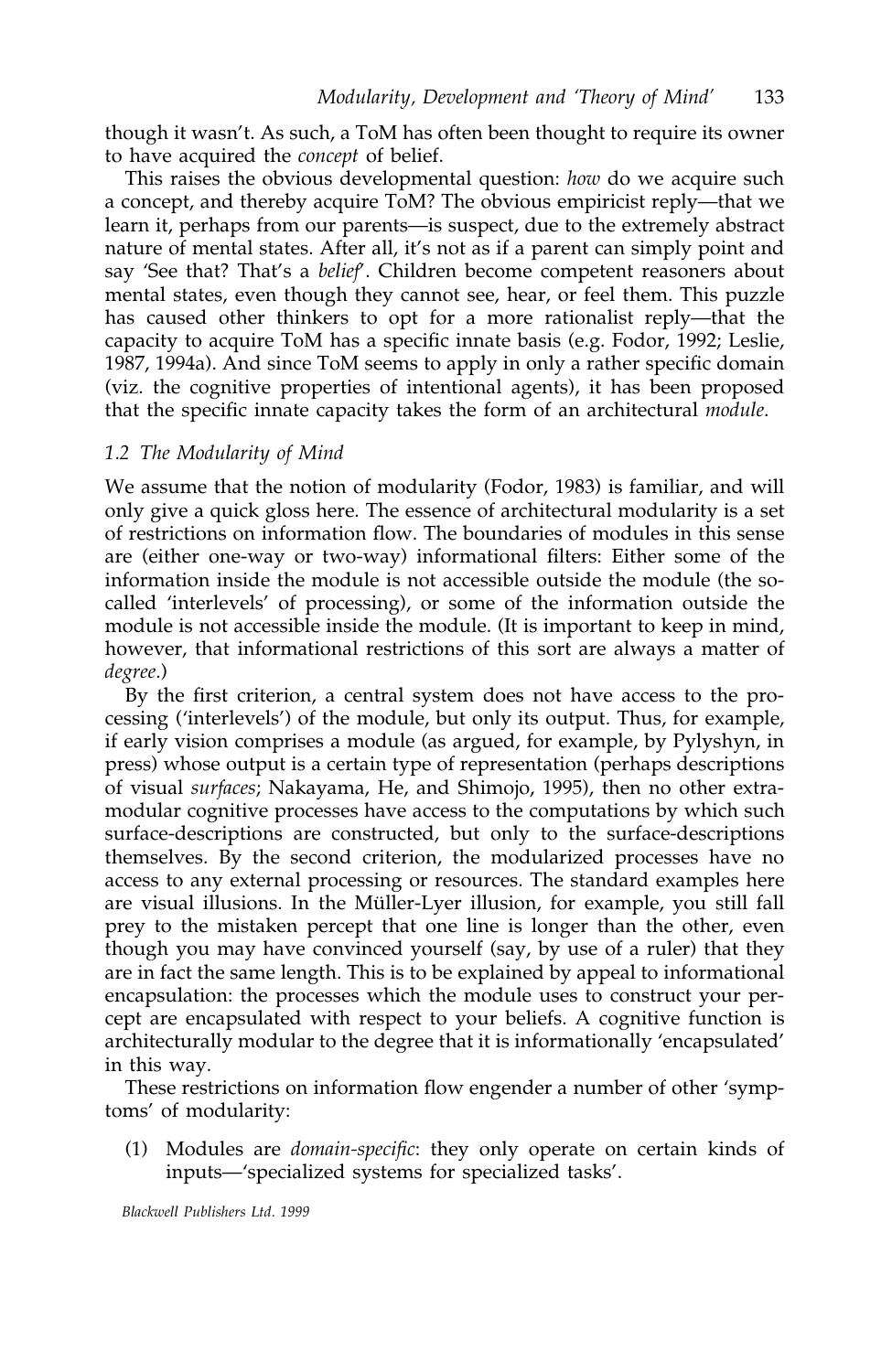#### 134 *Mind & Language*

- (2) Modules process in a *mandatory* way, such that their operation is not entirely under voluntary control.
- (3) Modules are typically *fast*, perhaps due in part to the fact that they are encapsulated (needing to consult only a circumscribed data base) and mandatory (not needing to waste time determining whether or not to process incoming input).
- (4) Modules offer highly constrained 'shallow' outputs, which themselves often undergo further processing down the line.
- (5) Modules may often (though need not) be implemented in fixed specialized portions of neural architecture (cf. Scholl, 1997).
- (6) Modules, and the abilities they support, may be selectively impaired by neurological damage.

Architectural modules have most of these symptoms, and often exhibit all of them. In employing the concept of modularity here, we second Fodor's statement that 'whenever I speak of a cognitive system as modular, I shall . . . always mean to some interesting extent' (Fodor, 1983, p. 37). Again, whenever modularity exists, it is always a matter of degree. For a more complete discussion of these symptoms, and of modularity in general, see Fodor (1983). For concise summaries of the controversy which currently surrounds modularity, see Carston (1996) and Garfield (1994).

Our application of the notion of modularity to the domain of ToM results in the following claim: *ToM has a specific innate basis*. <sup>1</sup> Each part of this claim is crucial. ToM has a *specific* innate basis in that the processes that determine the essential character of ToM do not apply to other cognitive domains, and can be selectively impaired. On some 'theory-theories', in contrast, the processes underlying ToM apply generally to all knowledge, and indeed are identical to the processes which underlie scientific reasoning (e.g. Gopnik and Meltzoff, 1997).<sup>2</sup> ToM has a specific *innate* basis in that the essential character of ToM is given as part of our genetic endowment. On some 'theory-theories', in contrast, we *learn* ToM in exactly the way that we learn about scientific theories. Finally, our claim is not that the entirety of ToM is modular, but only that ToM has a specific innate *basis*. We expand upon this last point below in our discussion of '*early ToM*', by analogy to 'early vision'.

We will assume that the normal acquisition of ToM is at least in part due to the operation of a ToM-specific architectural module. At a minimum, ToM interpretations, explanations, and predictions seem to be relatively domain-

<sup>&</sup>lt;sup>1</sup> The claim of innateness is obviously not required of the modularity view (cf. Karmiloff-Smith, 1992), and we list it here simply as part of our conception of how modularity applies to ToM.

<sup>&</sup>lt;sup>2</sup> We will use the term 'theory-theory' to pick out a certain class of explanations which attempt to assimilate ToM acquisition to a general account of theory acquisition in science (e.g. Gopnik and Meltzoff, 1997). Note that modular theories are counted as 'theory-theories' in some other contexts—especially in the debate between 'theory-theories' and 'simulation theories' (e.g. Leslie and German, 1995; Nichols, Stich, Leslie, and Klein, 1996).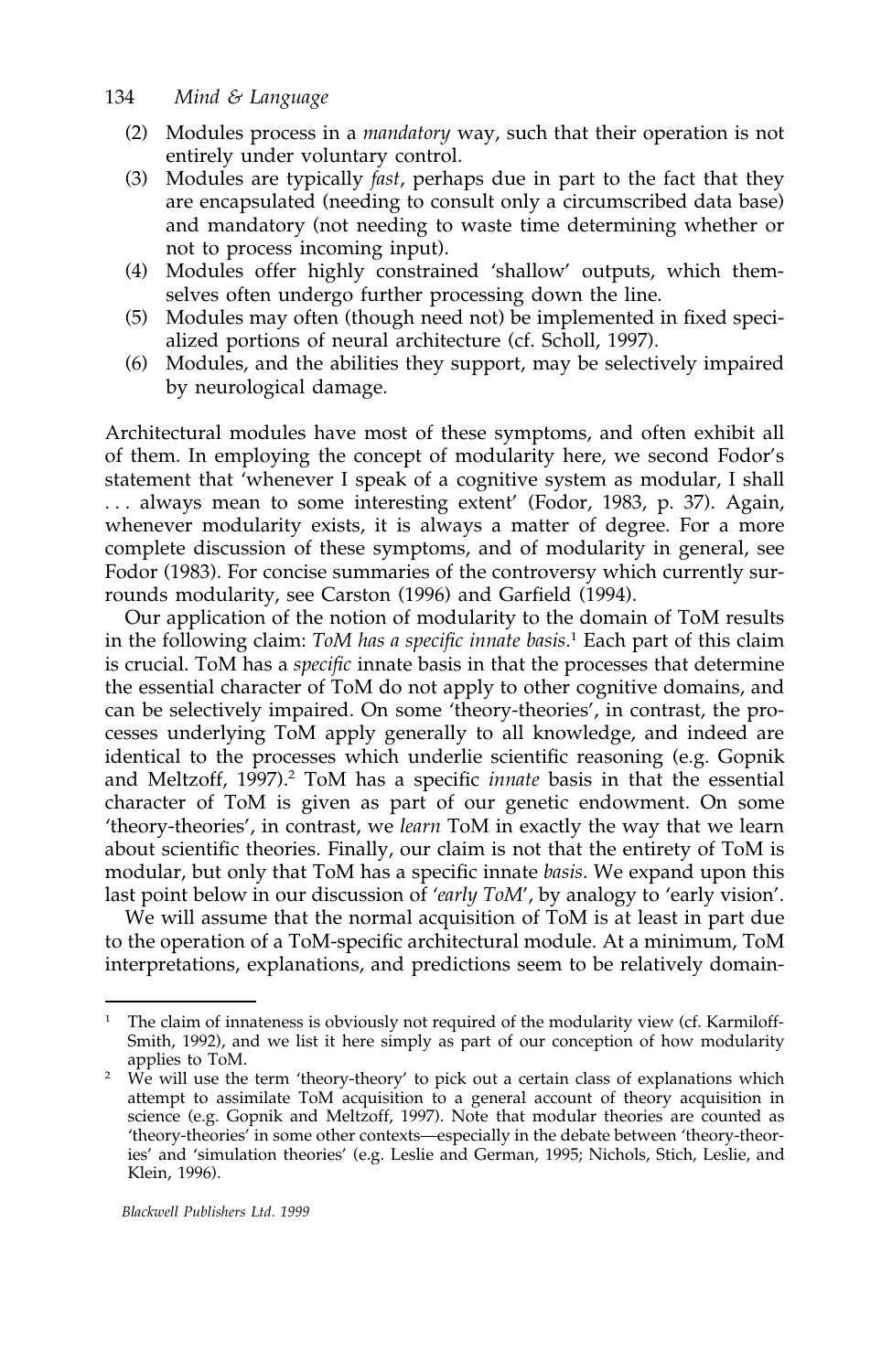specific (they seem to involve specialized sorts of representations and computations), fast (they typically occur without lengthy and effortful reasoning), and mandatory (you can't decide *not* to interpret lots of situations as involving intentional agents, although you can ignore the interpretation; cf. Dasser, Ulback, and Premack, 1989; Heider and Simmel, 1944). Furthermore, Leslie and his colleagues have argued that autistic disorder consists at least partially of a ToM-specific impairment (e.g. Baron-Cohen, 1995; Baron-Cohen, Leslie, and Frith, 1985; Happé, 1994; Leslie, 1987; Leslie and Roth, 1993; Leslie and Thaiss, 1992).

#### *2. Modularity, Development, and the Role of the Environment*

Many researchers have offered arguments as to why modular accounts are not appropriate for explaining the origin of ToM, and nearly all such arguments seem to turn on the crucial role of development. Gopnik and Wellman (1994), for example, explicitly state that (only) developmental evidence will decide between theories and modules (p. 283; also Gopnik and Meltzoff, 1997). Modularity and development, in short, are assumed to be antithetical to each other. In this section, we point out how misleading this assumption is, and suggest that modularity and development are actually entirely compatible.

The original notion of modularity, described above, concerned the degree of informational encapsulation between entirely static cognitive mechanisms or processes. At first blush, this may seem at odds with the dynamic, developing nature of a competence like ToM. ToM is traditionally cast in developmental terms, and most of the relevant experimental research has attempted to discover exactly *when* children begin to manifest different sorts of metarepresentational competence. ToM, like language, seems to undergo a process of development, where the competence itself is being (partially) learned. And this development presumably explains the experimental results in which preschoolers are progressively able to solve harder and harder ToM problems. Modular accounts, in contrast, are cast as 'developmental only in a limited sense' (Bartsch and Wellman, 1995, p. 189), or as 'nondevelopmental' (Gauvain, 1998, p. 37); Gopnik goes so far as to state that modular accounts of any representational system are 'anti-developmental' (1996, p. 174; also Gopnik and Meltzoff, 1997, p. 54).

These uncharitable characterizations seem to depend on a rather limited sense of 'modularity', which as far as we can tell is not actually employed in any modular account of the origin of a cognitive competence. First of all, modules are not typically thought to exist full-blown in the mind of a neonate, but must be triggered by the environment during maturation. This is true even of the original domains discussed by Fodor (1983): children who are denied linguistic interaction with the environment during the critical sensitive period do not ever develop a full grammar (e.g. Lenneberg, 1967; Newport, 1990), and the early visual system will not ever develop correctly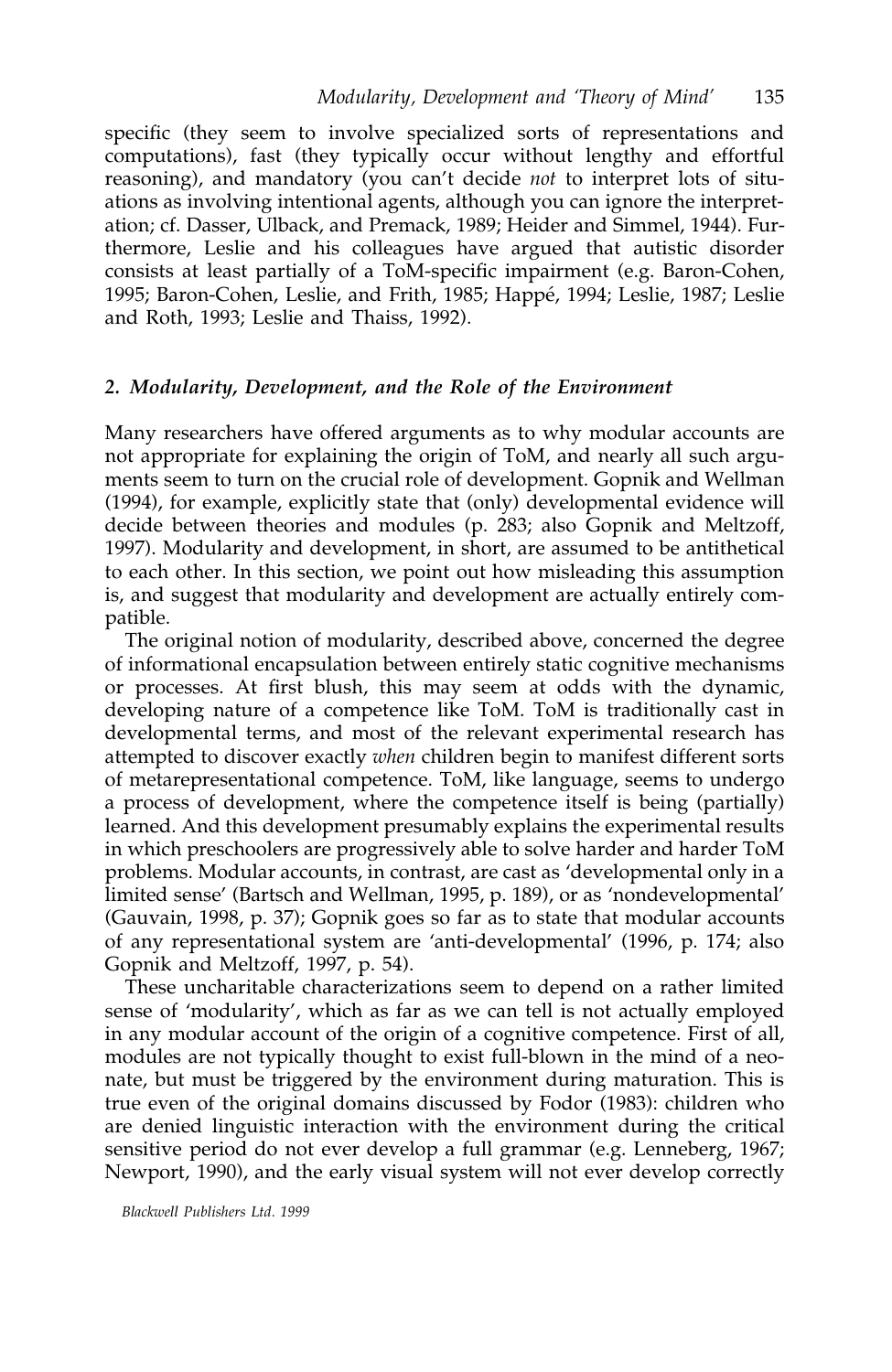if it is denied visual input during the critical sensitive period of its development (e.g. Maurer, Lewis, and Brent, 1989; Wiesel and Hubel, 1963). Even canonical modules, in other words, must 'come online', often through intermediate states, and this is surely a variety of development.

Even aside from this, though, *there is nothing in the notion of modularity which prevents even 'matured' modules from developing!* Modularity is defined only in terms of restrictions on informational access, and there is no requirement that the processes 'inside' the module do not develop. Gopnik (1996) is thus wrong that 'The encapsulation of modules means that they are indefeasible' (p. 170). The (possibly innate) restrictions on informational access constrain the information available to an internal developmental process, to be sure, but do nothing to prevent internal development itself. Certainly there is nothing in the notion of modularity that rules out a module being 'static' and 'hardwired', but then there is nothing that rules this in either (cf. Scholl, 1997). Karmiloff-Smith (1992) has even proposed that some modules may be entirely acquired. Other modularity theorists have argued that modules are *designed* to develop internally: 'The claim that there are several innate modules is the claim that there are several innate learning machines, each of which learns according to a particular logic' (Pinker, 1997, p. 33). Modules are distinguished not in that they don't develop—surely everything develops!—but in *how* they develop.3

Another obvious indication that modules can develop is that certain components of allegedly modular systems—e.g. the lexicon in the context of a language module, or Marr's (1982) 3D object catalogue in the context of a visual module—start out 'empty', and proceed to do nothing *but* acquire content from the environment. Such components may still be modular, however, since access to such databases (both from the 'inside out' and from the 'outside in') is highly constrained and limited to only certain other mechanisms.

# *2.1 Modularity and the Universality of ToM*

One hallmark of the development of a modular cognitive capacity is that the end-state of the capacity is often strikingly uniform across individuals. Although the particulars of environmental interaction may affect the precise time-table with which the modular capacity manifests itself, *what* is eventually manifested is largely identical for all individuals.

As the modular account thus predicts, the acquisition of ToM is largely uniform across both individuals and cultures. The essential character of ToM a person develops does not seem to depend on the character of their environ-

In principle, it is even possible for a module—using only its constrained input—to 'reprogramme' itself in such a way that it *alters* its restrictions on information flow over time. But notice that even this type of development would still need to be 'cognitively impenetrable'. The internal development of a module could proceed in a 'logical, rational progression', but not because of the influence of higher-level thought.

*Blackwell Publishers Ltd. 1999*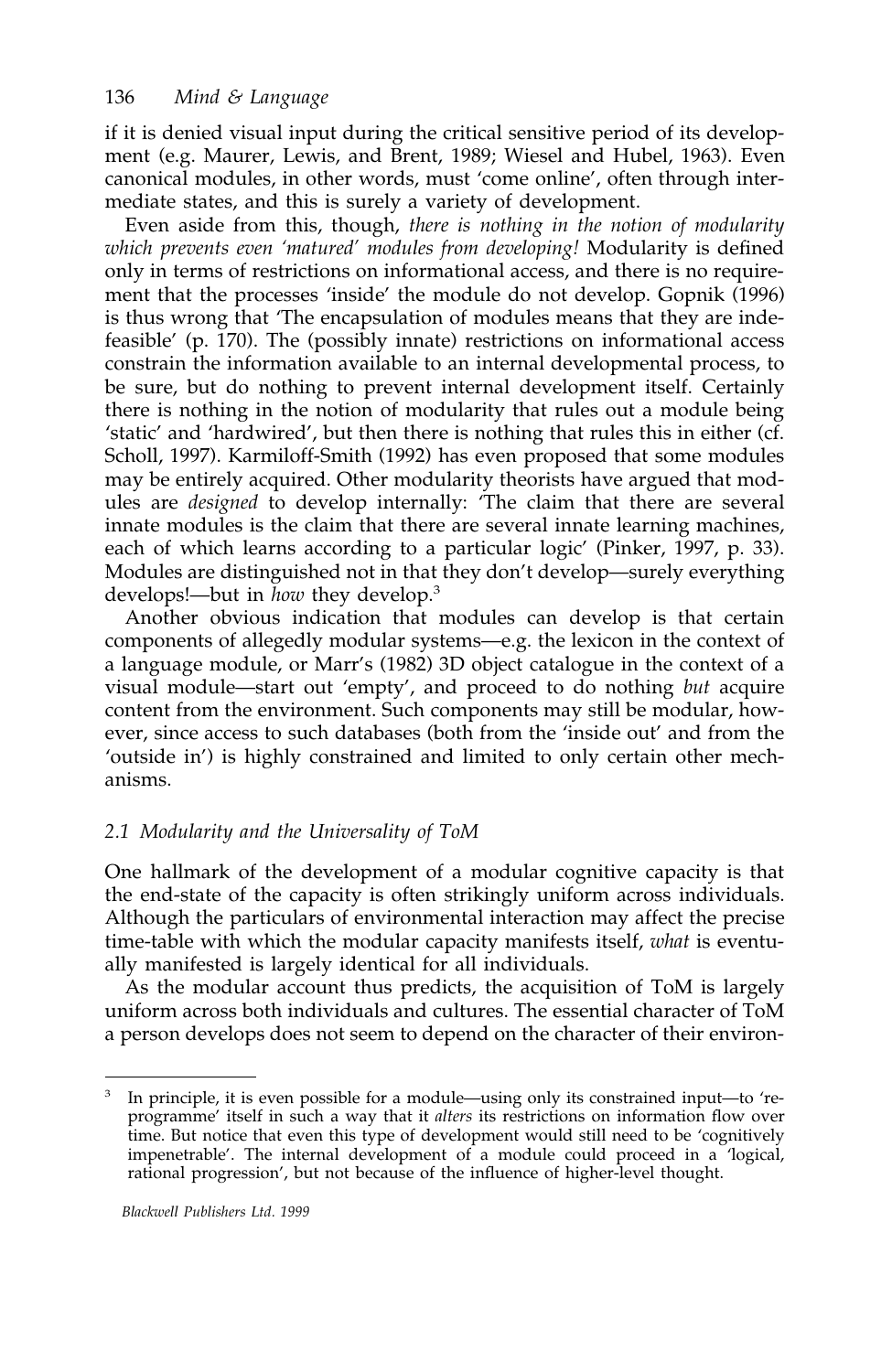ment at all.<sup>4</sup> *It is at least plausible, prima facie, that we all have the same basic ToM!* Although it requires some qualification, even this extreme claim is not obviously wrong. The point is that the development of beliefs about beliefs seems remarkably uniform and stable. See Harris (1990) for a discussion of the possible cultural universality of ToM. He notes that the issue is still open: 'There is limited data to answer this question at present, but all of it is encouraging' (p. 221). The available results 'support the claim that the same theory of mind emerges universally in the young child with approximately the same time-table' (p. 222). Similarly, Segal (1996) notes that 'the few cross-cultural studies that have been done suggest that the pattern [of ToM development] is identical across the species' (pp. 152–3). All of this is in marked contrast to the uneven and culturally dependent development of many other capacities (e.g. beliefs about astronomy; Vosniadou, 1994).

A few authors have recently alleged the existence of cross-cultural differences in ToM (e.g. Lillard, 1997, 1998), but these allegations turn out not to be relevant to the modularity account. The cross-cultural differences catalogued by Lillard (1998) explicitly include differences in religious beliefs, and beliefs in phenomena such as witchcraft, magic, and karma. As such, her view of cross-cultural ToM differences pertains only to the inessential fluorescences of mature ToM competence, rather than to its essential character in early acquisition (see the comments about 'early ToM' below). The modular account of the acquisition of ToM explains the origin of the basic metarepresentational concepts (like BELIEF, PRETENCE, and DESIRE), and not necessarily how these concepts may be employed by different extramodular cognitive processes in mature individuals. In general, Lillard (1997, 1998) seems to be looking at differences in *specific beliefs*, rather than at the *concept* of belief. Even specific beliefs *about* the concept of belief are not necessarily relevant: the concept of belief could be universally grounded in a module even though most cultures do not recognize the 'modular' account in their own folk psychology! Compare the case of 'early vision': early visual processing may work identically for everybody regardless of cultural affiliation, even though different cultures have wildly different folk beliefs about how vision works (as also catalogued by Lillard, 1998). Wellman (1998) offers a similar analysis of this recent work:

theory of mind research is pitched, fundamentally, at attempting to capture deeper core construals . . . Such an attempt may be mistaken, but it would not be derailed by the evidence Lillard (1998) amassed . . . Resulting folk psychologies could be quite different from one another worldwide; each could be quite removed and advanced beyond, although grounded in, the initial framework assumptions of young children . . . [V]ariability in adult folk psy-

<sup>4</sup> For our purposes here, the 'essential character' of ToM refers to three basic concepts: belief, pretence, and desire.

*Blackwell Publishers Ltd. 1999*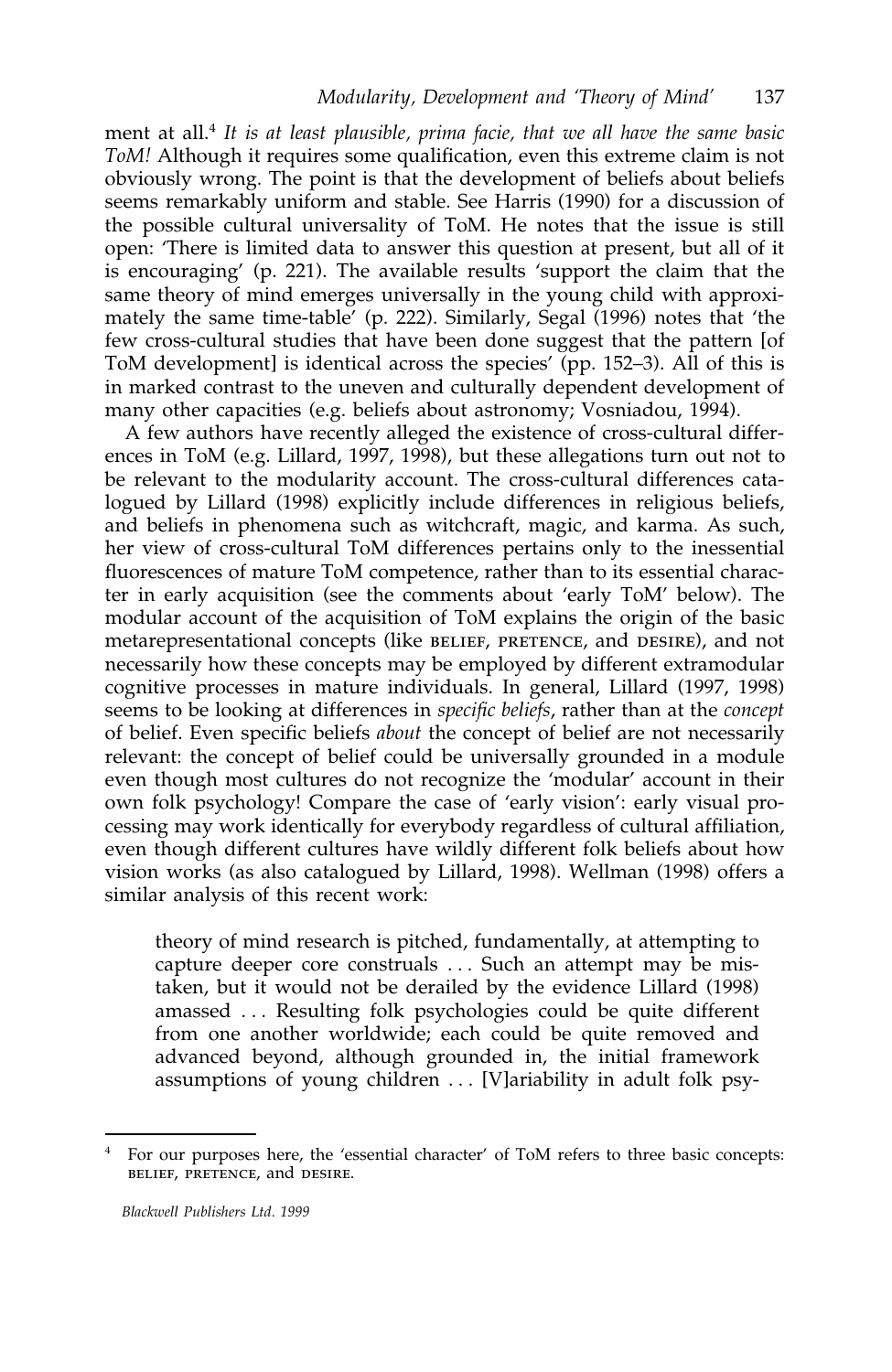# 138 *Mind & Language*

chologies, of the sorts that Lillard has cataloged, may say little about the existence, nature, or development of core folk psychological conceptions. (pp. 34–5)

It has sometimes been suggested that the universality of ToM is also predicted by the 'theory-theory', as well as by a modularity theory, since, in science, certain theories *do* converge: 'In fact, when the assumption of common initial theories and common patterns of evidence, presented in the same sequence, does hold, scientists, like children, do converge on a common account of the world' (Gopnik and Meltzoff, 1997, p. 26). This, we are inclined to think, is simply false. Scientists in this situation *sometimes* converge on similar theories, but only after lengthy disagreement, debate, and other forms of communication leading to persuasion. For ToM, in contrast, there seems to be a total convergence, as described above, without children gathering to debate and persuade each other (cf. Stich and Nichols, 1998). The striking fact is that *all* normal children seem to develop the same ToM at roughly the same time—in marked contrast to the case of science.

#### *2.2 Developmentally Motivated Objections to the Modularity of ToM*

In any case, evidence about cultural universality and uniformity is at least relevant to the modularity hypothesis, since it concerns possible environmental effects on *what* develops (and not just on *when* it develops). It could be the case, for instance, that people in different cultures developed radically different basic concepts of agency, or even lacked such concepts altogether. What is less relevant is merely evidence of some kind of environmental impact: as noted above, there are several ways in which environmental interaction may affect a modular capacity. What's crucial isn't *that* the environment has an effect, but *how* it has an effect. In particular, we should always attend to whether the environment impacts the essential character of the developing capacity, or merely affects *when* various parts of this capacity manifest themselves. Again, a strong modular account of the origin of ToM predicts uniformity in the outcome of maturation, regardless of its timetable. (Even cultural *non*-uniformity could be accommodated in a modular framework by appeal to parameterization; see section 3 below. But the point here is that such moves are not necessary to account for the actual evidence. Even a very strong modularity position is entirely compatible with the current evidence, as we shall see.)

This distinction between environmental effects on *what* develops vs. (mere) effects on *when* it develops is not always fully appreciated. It is sometimes suggested, for instance, that effects of family-size or language abilities on the time-table of ToM acquisition are a problem for the modularity account, simply because they embody effects of the environment on development. Perner, Ruffman, and Leekam (1994), for instance, report that children with multiple siblings evince a more precocious understanding of false-belief situations than do children with no siblings, and that they solve standard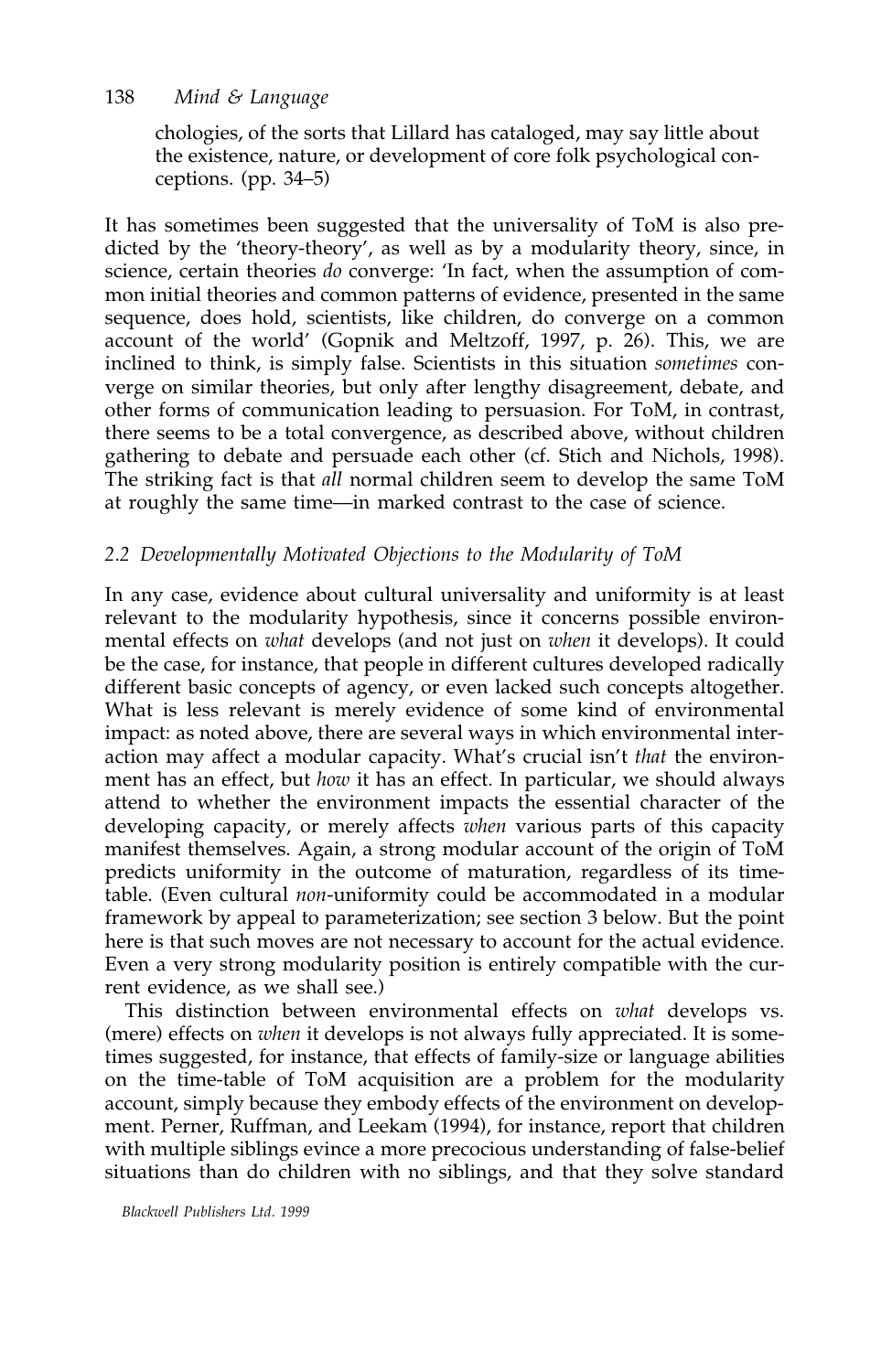false-belief tasks a few months earlier. (For earlier suggestions of such links between degrees of sibling interaction and performance in false-belief tasks, see Dunn, Brown, Slomkowski, Tesla, and Youngblade, 1991. For further replications and extensions of Perner's initial finding, see Jenkins and Astington, 1996, and Lewis, Freeman, Kyriakidou, Maridaki-Kassotaki, and Berridge, 1996.)

This, however, is only evidence of environmental impact on *when* the relevant capacities manifest themselves, as opposed to an impact on *what* gets manifested, and can easily be accounted for in the modularity framework by appeal to the environmental interaction necessary for triggering. Presumably, what multiple siblings offer the precocious child is simply more of the relevant sort of environmental input (i.e. social interaction) necessary to trigger and tune the maturation of the ToM module. As this modularity view predicts, the precociousness seems to be due to mere *exposure*, and not to explicit learning or teaching (Perner, Ruffman, and Leekam, 1994). And also as this view predicts, the phenomenon seems to be a general effect of exposure to more mature people (e.g. also to nearby adult kin), and not only to siblings (Lewis et al., 1996). Children with many siblings don't develop *different* ToMs; they just do it a bit earlier. So this type of evidence for environmental impact on the development of ToM is no problem at all for even a strong modularity hypothesis, which even predicts several facets of it.

Similar comments hold for many other sorts of environmental effects on ToM development; for example effects of language abilities or informational complexity factors or explicit training on when (or in what order) various false-belief tasks are mastered. There have been suggestions, for instance, that a relative lack of linguistic and conversational experience, for example in deaf children, can slow down the acquisition of ToM (e.g. Guéhéneuc and Deleau, 1997; Peterson and Siegal, 1995), and that explicit training on falsebelief and related tasks can speed it up (Slaughter and Gopnik, 1996). But again, these are all environmental effects on the *time-table* of ToM acquisition, and are easily explained in the modularity framework.

Another developmentally motivated argument against the modularity of ToM is that modularity allegedly cannot explain 'errors' early in development: 'erroneous representations, which are later modified and restructured, are . . . difficult to explain on a purely modular account. Evolution might of course select for erroneous representations, the representation just has to be good enough to survive. But if the representational system is good enough, why, on a modularity account, would it be replaced in later development?' (Gopnik and Wellman, 1994, p. 284). This assumes without argument that such 'erroneous representations' (whatever exactly this means) *are* replaced later in development. But that is not required on a modularity theory. Modularity theories, remember, intend to capture only the origin of ToM, and not all of the uses to which ToM might be put in later development. So later bona fide theories might well *override* representations grounded in a ToM module without *overwriting* them (Stich and Nichols, 1998). (We return to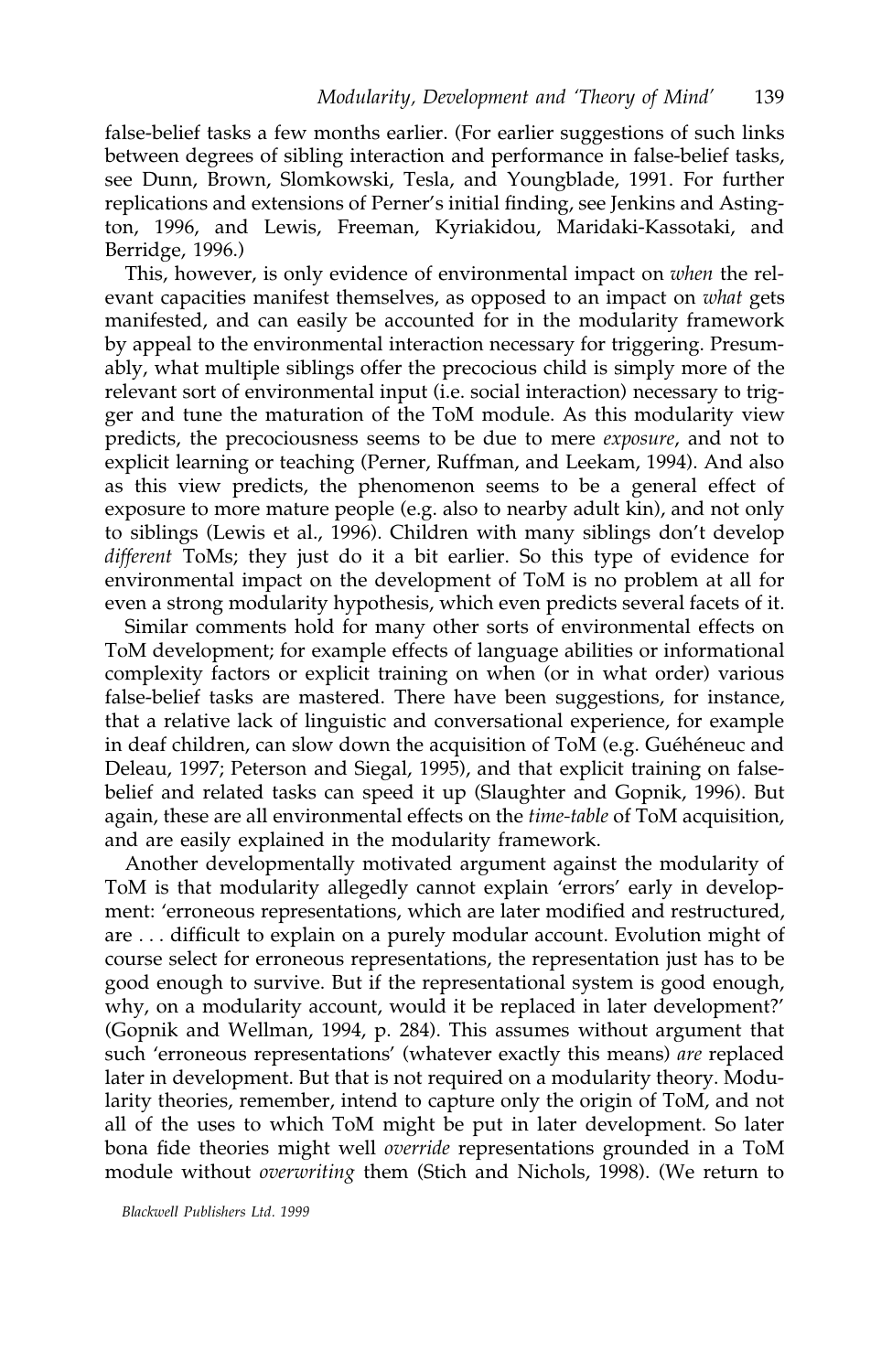this sort of argument below, in section 4, when we discuss the alleged existence of a 'rational progression' of theories of mind in development.)

To conclude this section, we want to stress two important points that must be kept in mind when evaluating developmentally motivated concerns about the modularity theory. The first point is that when we talk about ToM in the context of the modularity theory, we intend to capture only the origin of the basic ToM abilities, and not the full range of mature activities which may employ such abilities. It is certainly the case that these basic ToM abilities may eventually be recruited by higher cognitive processes for more complex tasks, and the resulting higher-order ToM activities may well interact (in a non-modular way) with other cognitive processes, and may not be uniform across individuals or cultures. The general point here is that, when considered as an unanalysed totality, ToM—like 'vision'—is going to be cognitively penetrable and quite unencapsulated. *The interesting question is whether there's any significant part of the capacity that is modular*. This appears to be the case with 'early vision' (Pylyshyn, in press), and may be the case with *'early ToM'*. This is the sense of ToM we intend throughout this paper.<sup>5</sup>

The modular theory of ToM is thus compatible with some degree of theory acquisition, but not from scratch: it requires a core architecture. As Leslie (1994b) has put it:

If one takes a 'child-as-scientist' view and pictures the child as an ordinary everyday scientist, working hard to contribute additional phenomena to an existing theoretical framework, then of course one addresses the nature of that original framework [i.e. 'early ToM'] . . . If instead one recoils from initial structure and starts from an unconstrained, general core architecture, the child-as-scientist metaphor changes in a critical way. Now the metaphor requires one to picture the child as a great scientist, begetter of conceptual revolution and radical theory shift. This child-scientist produces her conceptual revolutions without the benefit of formal instruction, does so regularly, and in several different domains simultaneously. Her astonishingly successful and prolific early career is diminished only by the fact that all other children make essentially this same progress too, in essentially the same way, without effort, and, by and large, independently of IQ. (Leslie, 1994b, pp. 124–5)

The second related point to keep in mind is that ToM may well not be a single indivisible capacity, as we have been characterizing it thus far. It could be that ToM is a collection of multiple related capacities, each of which is cognitively realized by a distinct mechanism or process, the development of

The importance of this point was made clear to us by Helen Tager-Flusberg (cf. Tager-Flusberg, Boshart, and Baron-Cohen, in press; Tager-Flusberg. Sullivan, and Boshart, 1997).

*Blackwell Publishers Ltd. 1999*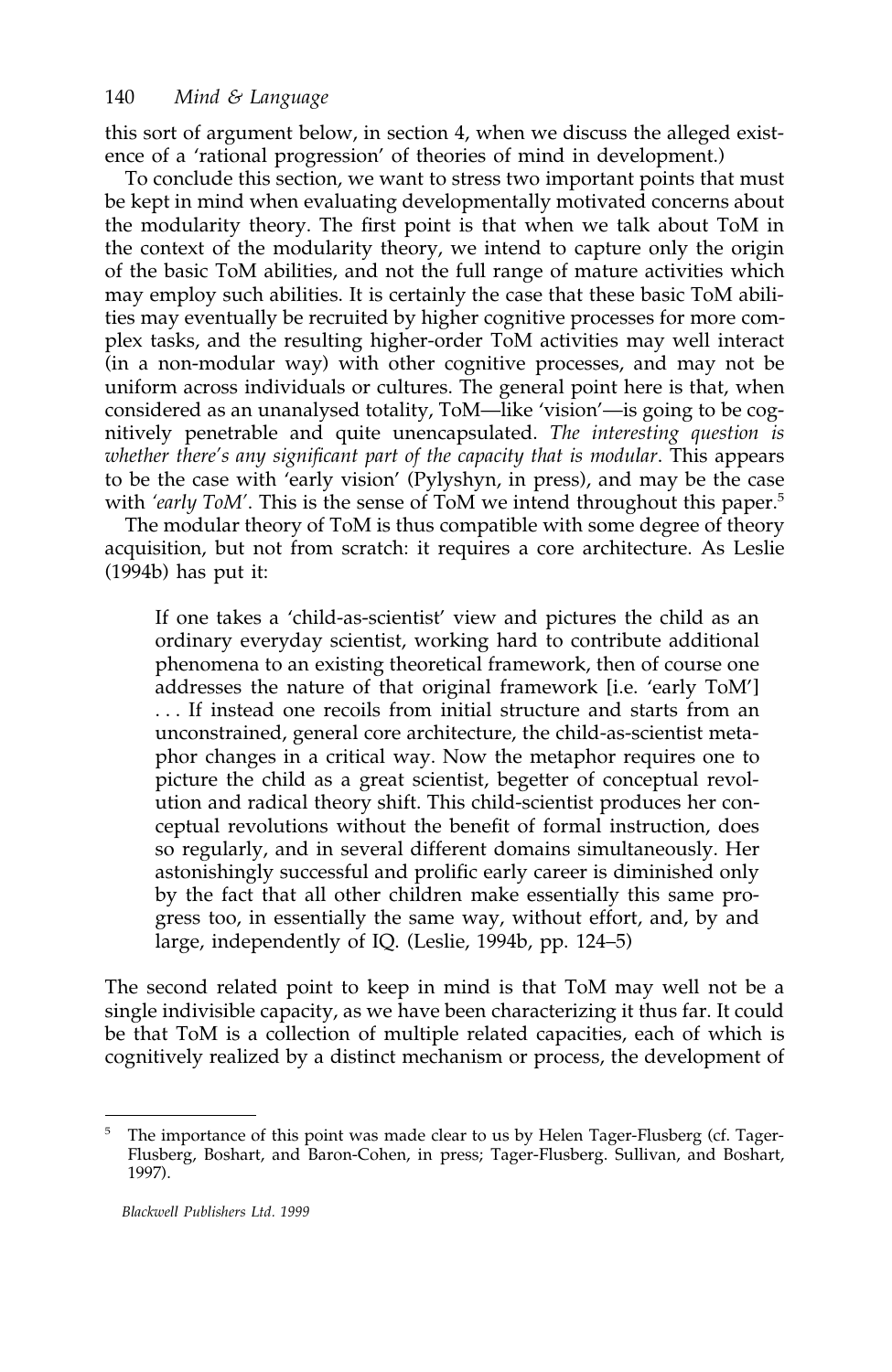which can be (or fail to be) triggered independently. This could still afford modularity, as long as some of the capacities were not learned by induction through environmental interaction. (For an example of a theory which explicitly splits ToM into different capacities each of which is subserved by a distinct module, see Baron-Cohen, 1994, 1995.) Again, the interesting question is whether *any* significant part of ToM is modular.

### *3. ToM as Grounded in a Parameterized Module*

So far in this paper we have suggested that concerns about development do not necessarily rule out a modular account of the acquisition of ToM. We will now make these general comments more concrete by focusing on some proposals as to the specific *kind* of module which may underlie the acquisition of ToM.

#### *3.1 Synchronic and Diachronic Modularity*

We first consider a recent proposal by Segal (1996) to capture the developmental nature of ToM in a module by appeal to parameterization (a strategy also employed by Stich and Nichols, 1998). Segal motivates his position by distinguishing between *synchronic* and *diachronic* intentional modules. In Segal's terms, *synchronic* modules explain a certain competence at a given time. Parts of 'early vision', for instance, may consist of innate modular machinery which is triggered by the environment (Pylyshyn, in press). In short: 'where there is something definite that we can do, we can ask if there is something definite within us that enables us to do it' (Segal, 1996, p. 142). Segal contrasts this with what he calls a *diachronic* module, which concerns the *development* of a certain competence—'the modular conception of development' (p. 147). One way to think of this is that a diachronic module is not merely a static capacity, but a device which *produces* another cognitive mechanism; think of it as a box which takes experience as input, and produces a module as output. Crucially, this experiential interaction is mediated by the diachronic module's *parameters*, which are essentially variables whose predetermined potential values can be set by experience.

Our mature syntax faculty may be a synchronic module. It seems to have a specific innate basis, embody both directions of restriction on information flow, and enjoy the whole gamut of peripheral symptoms of modularity (cf. the essays in Garfield, 1989). But it can't be fully formed from the start, since it depends on the environment for both lexical information and for the crucial parameter-settings which distinguish the grammars of different languages. For example, some grammars allow their speakers to employ null subjects in tensed sentences, while other languages don't. Tacit knowledge of this constraint (or lack thereof) is a part of every adult's language faculty, but depends essentially on the environment. This dilemma is solved by appeal to Universal Grammar (UG), which consists of innate structure, including an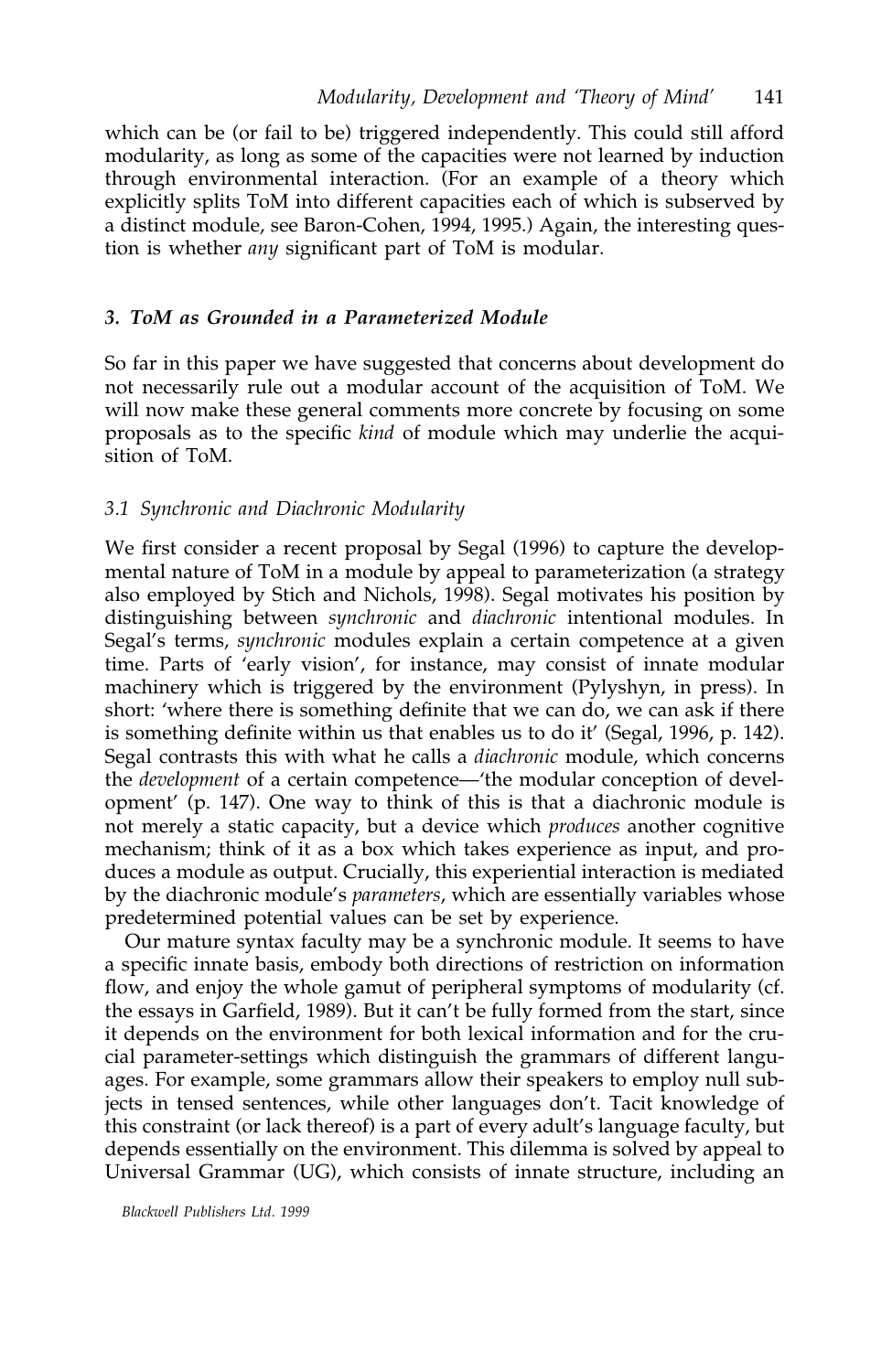innate set of parameters along which languages can vary. The language acquisition device, then, has the job of sifting through the environmental input to determine the specific *settings* of the parameters. The language acquisition device, in other words, is a paradigmatic diachronic module. It interacts with the environment (along the parameterized dimensions) to produce the mature language faculty, itself a synchronic module. The principles of UG innately specify the general form of human languages, while the parameters incorporate just enough flexibility so that a child can adapt these innate principles to whatever natural language she is trying to acquire.

Segal (1996) intends this to be a sort of pragmatic distinction: whenever you're talking about a single time-slice of some modular capacity, it is a synchronic module; whenever you're talking about how it develops, it's a diachronic module. 'Development' here could involve learning by induction, setting the essential character of the capacity by appeal to parametrically mediated interaction with the environment, or even simple triggering and maturation. In this paper, we will co-opt the distinction and construe it in what we take to be a more interesting way, between actual sorts of psychological mechanisms. What makes some capacity synchronically or diachronically modular is not your perspective (i.e. whether or not you're interested in how it develops) but the nature of the underlying cognitive architecture. (For the duration of the paper, we will use the terms 'synchronic' and 'diachronic' in this 'architectural' sense.) We will argue in the next two sections that it is correct to stress parameterization as the hallmark of diachronic modularity, but that this does not apply to ToM. ToM can be more usefully construed (in our architectural sense) as a nonparameterized module, distinguished from a diachronic module not in that it doesn't develop but in how it develops.<sup>6</sup>

# *3.2 The Diachronic Motivation and the Role of Environmental Input*

Is there any reason to prefer a diachronic over a nonparameterized account of the acquisition of ToM? The critical factor in this distinction concerns the role of the environment in ToM's development. In the nonparameterized case, the environment may still be needed to trigger or tune the development of the innate process. (As noted above, this is true even in early vision.) Only in the diachronic case, though, can the environment determine the essential character of the domain-specific knowledge which ends up in the resulting synchronic module (via the parameter settings). Think of it this way: In the nonparameterized case, the essential character of the competence can develop in only one way. It may not fully develop (or it may not develop at all), but if it does, its essential character is fixed. In the diachronic case,

<sup>6</sup> Note that Segal (1996) distinguishes a number of other sorts of modules, which cut across this synchronic/diachronic distinction. These further distinctions are also extremely useful, but won't be essential here, since they all end up being plausibly applicable to ToM.

*Blackwell Publishers Ltd. 1999*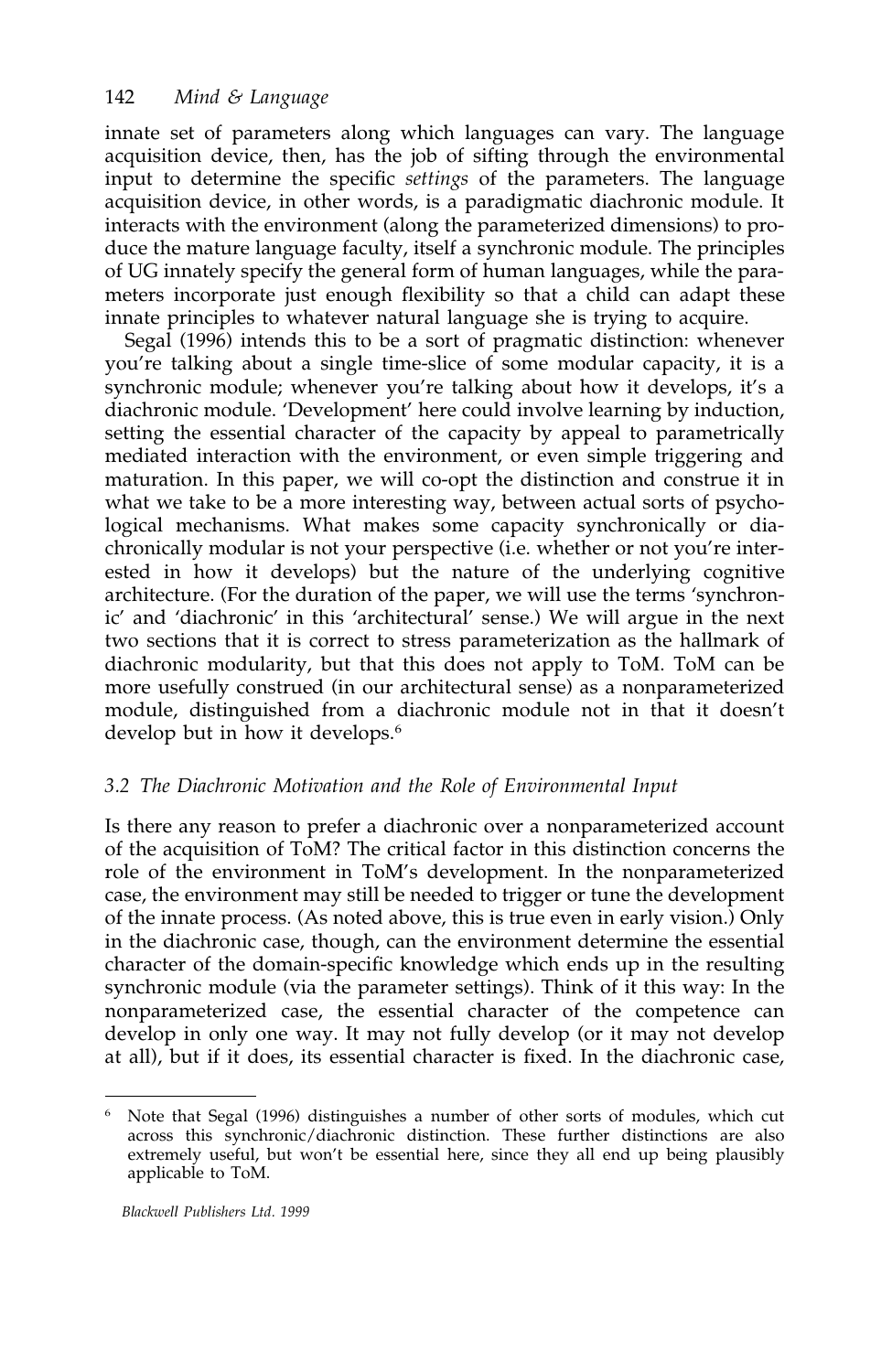however, there's more flexibility. Experience may interact with the diachronic module such that the essential character of the resulting ToM depends in part on the character of the environment.

Appealing to this kind of diachronic module to explain the acquisition of ToM may initially seem quite natural. The whole purpose of a diachronic module, after all, is to account for patterns of development, and as noted above (see section 2), development (a) is thought to be intrinsic to the nature of ToM, (b) is the traditional focus of experimental investigations of ToM, and (c) is thought to be problematic for modular views. Segal seems to accept this view of development and modularity, and attempts to get around such worries by appeal to parameterization.

How does the crucial notion of parameterization apply to ToM? Segal here focuses on the fact that around the age of 4 a majority of children first begin to pass standard 'false-belief tasks' (e.g. Baron-Cohen et al., 1985; Perner, Leekam, and Wimmer, 1987; Wimmer and Perner, 1983). Before this age, it has been argued that children have not yet acquired the concept BELIEF (e.g. Perner, 1991; Wellman, 1990; but cf. for example Freeman and Lacohée, 1995; Leslie, 1994a). In Wellman's and Gopnik's theories (Bartsch and Wellman, 1995; Gopnik and Meltzoff, 1997; Gopnik and Wellman, 1992, 1994), this shift is analogous to (if not an actual case of) theory change in science. For Perner, Baker and Hutton (1994), the shift is from a neologistic concept, PRELIEF, to the adult concept BELIEF. PRELIEF is an undifferentiated PRETENCE-BELIEF concept, which the 4-year-old abandons in favour of the adult's differentiated concepts only when she realizes that PRELIEF is inadequate to account for intentional behaviour. This, then, is where the parameterization comes in: 'According to the diachronic modularity theory, what has occurred is that there is, as it were, a switch in the diachronic module. The switch is labelled 'prelief-belief, and it moves from one setting to the other' (Segal, 1996, p. 151). Segal summarizes his diachronic theory in this way:

The idea would be that the maturation of the psychology faculty is a cognitive process, rather like developing a theory on the basis of evidence. And, further, developing this theory is a matter of the setting of parameters in a diachronic module. Indeed one might even have much the same views about the development of scientific theories. Thus the process of conceptual change described by the developmental theory-theory, the move from a prelief theory to a belief theory, just is the setting of a parameter in the diachronic module. (1996, p. 152)

#### *3.3 Some Problems For the Parameterization Hypothesis*

The central aspect of the diachronic modularity of ToM is thus parameterization: 'The diachronic modularity thesis construes maturation of the psychology faculty as a process of setting parameters' (p. 151). This view seems to be growing in popularity; see Stich and Nichols (1998), for example, for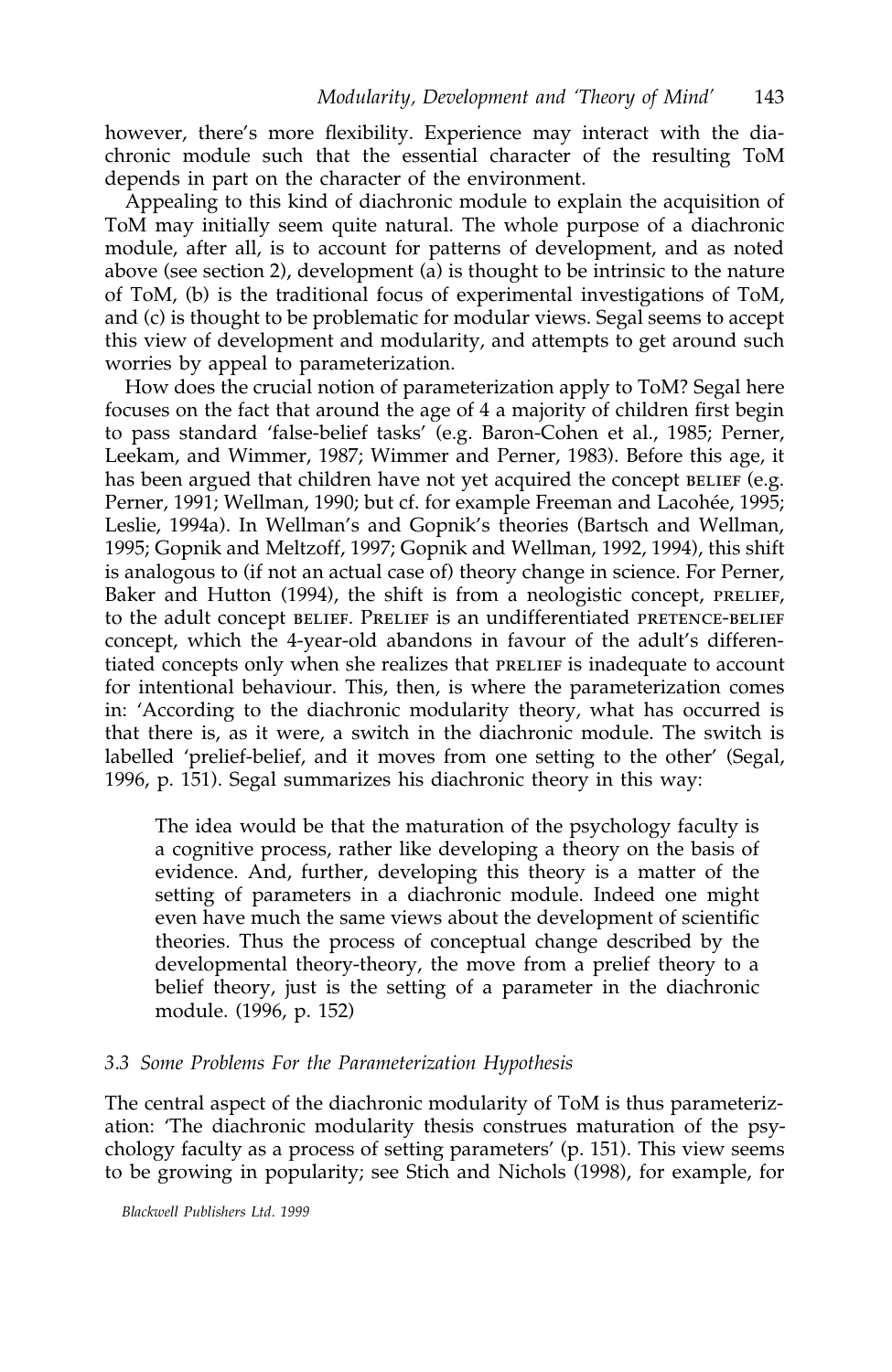another appeal to parameterization in the context of explaining the acquisition of ToM. They defend a modularity view against a 'theory' theory by repeatedly pointing out that a module with enough parameters effectively reduces to a theory.

This fact—that a module with enough parameters reduces to a theory is not an advantage, in our view. As Stich and Nichols (1998) point out, there is little or no evidence in this case which could be explained by the theory-theory but not by the ultra-parameterized modularity theory. This inability to disconfirm the parameterized-modularity theory detracts from its explanatory appeal, and as such we are disinclined to pursue this strategy here. Rather, we employ a more interesting, stronger, *non*-parameterized conception of modularity. While a parameterized module may be necessary to account for possible results of certain exotic thought-experiments (see Gopnik and Meltzoff, 1997; Stich and Nichols, 1998), we argue that it isn't necessary to account for the actual evidence.<sup>7</sup>

We agree that parameterization is crucial to the notion of diachronic modularity. Diachronic modules combine innate structure with worldly experience, and the parameters are necessary to mediate this mixture. They allow the innate structure to be flexible enough, in just the crucial ways, so that it can be accommodated to the environment. This is why the notion of parameters is crucial to linguistic theory. Linguistic parameters are those dimensions along which the essential character of natural languages can vary. How *else* could all the innate linguistic knowledge be adapted to specific natural languages? Parameters allow the environment to influence the essential character of the resulting synchronic module; without parameters, the environment has no such input. If the environment did not influence the essential character of a grammar, then there would be no reason to postulate parameters.

The crucial point here is that parameters are only necessary—and useful when the essential character of the end-state of the resulting basic competence cannot be fixed in advance. This is why there must exist (something like) a parameter for null subjects in tensed sentences: if this variable were set innately, then a whole class of learnable natural languages would be ruled out. Parameterization is only required when there are multiple different end-states which the competence must potentially account for. With only one end-state, all of the relevant information could simply be built into a maturing nonparameterized module. Developmental shifts may still occur compare puberty—but these can be explained without appeal to parametric machinery for environmental interaction.

 $7$  By the way, we agree with Gopnik (1996) that a crucial and telling experiment would be to raise a child in a radically different environment whose denizens employed a radically different ToM, and then see if they developed the exotic ToM equally easily (as predicted by the theory-theory) or failed to do so, being constrained to develop *our* ToM (as predicted by the strong modularity theory). Needless to say, our hunch about how this would come out is different from Gopnik's.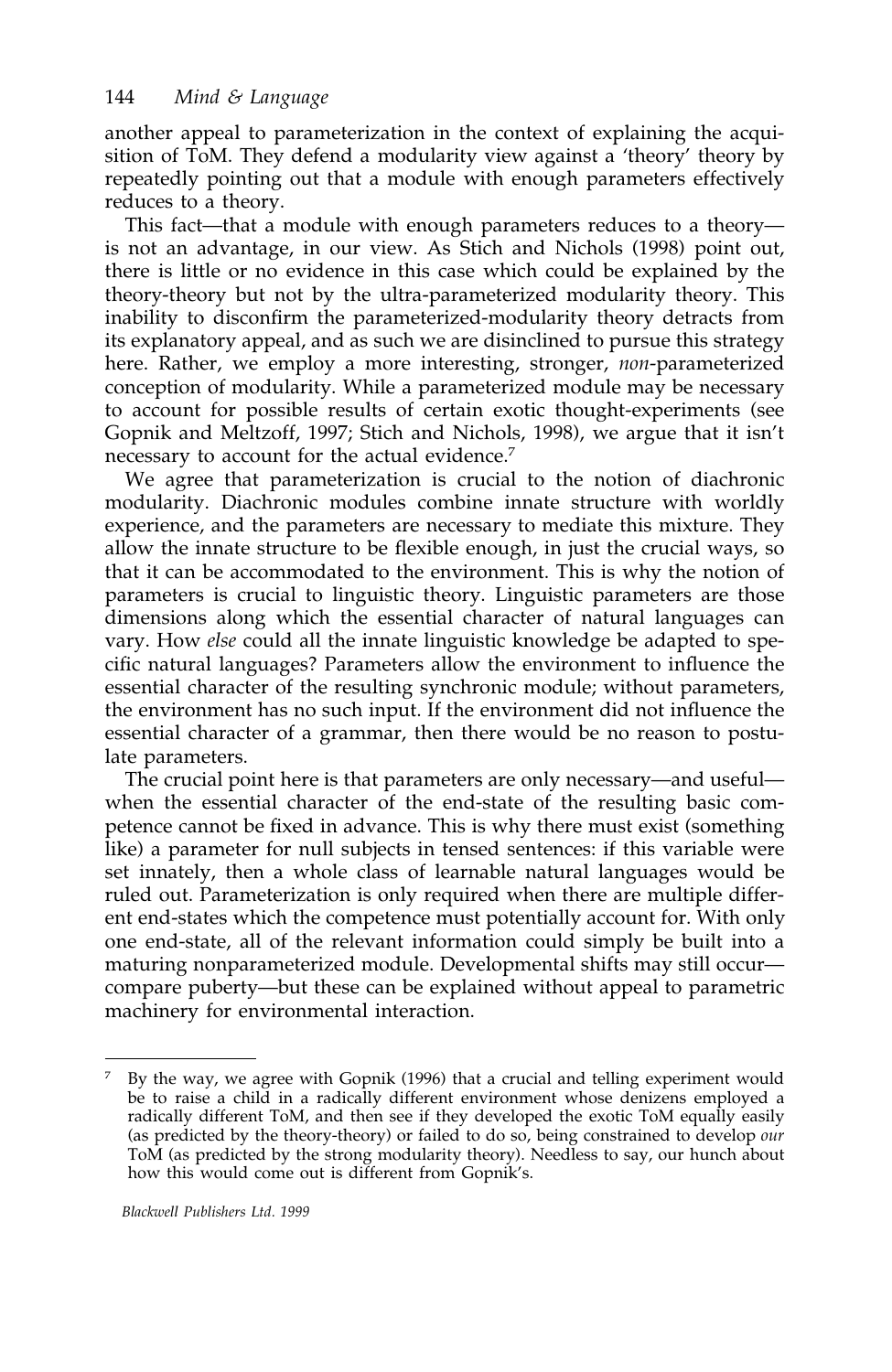From this perspective, there is no reason why ToM must be a mixture of innate structure and parametrically mediated environmental input. After all, exactly what information must come from the environment in order to specify the essential character of ToM? As we reviewed above in section 2, the answer appears to be *none*: there is no evidence that the essential character of ToM that a person develops depends on the character of their environment. At a minimum, this appears to be a plausible default hypothesis, given the current evidence: parameterization is simply not necessary to account for what we currently know about the universality and uniformity of the acquisition of ToM.

As discussed above, Segal suggests that the diachronic ToM module employs a 'prelief/belief' parameter. He appears to accept Perner's idea that 3-year-olds can employ an undifferentiated PRETEND-BELIEF concept, called 'prelief'. This concept is then replaced at 4 years with the adult differentiated concepts. The details of this proposal are not essential for our purposes here, but in fact there are good reasons to reject the 'prelief' story, which we will briefly discuss.

Many writers wish to explain the fact that the majority of children begin to solve standard false-belief tasks around the age of 4 by appeal to the fact that before this age they do not have a BELIEF concept, and so cannot understand false belief. However, *pretence* also seems to implicate some of the general conditions for an understanding of false belief (see Fodor, 1992; Leslie, 1987), and children much younger than 4 seem to have the concept pretence, as evidenced by their competence at pretend-play (e.g. Hickling, Wellman, and Gottfried, 1997). To some, this indicates that these younger children do have the concept BELIEF after all, which is not evidenced in their performance on standard false-belief tasks for other reasons (see our section 4 below). Perner wants to argue the other way: 3-year-olds do not have a BELIEF concept, but rather an undifferentiated PRETENCE/BELIEF concept called 'prelief', which allows them to understand what Perner calls 'actingas-if', but 'without differentiation as to whether the acting-as-if is a case of pretence or a mistake' (Perner, Baker, and Hutton, 1994, p. 265). Perner must (and does) therefore predict that 3-year-olds cannot actually distinguish between pretence and false belief, and reports experiments which support this view (Perner, Baker, and Hutton, 1994).

However, other researchers have recently demonstrated that 3-year-olds can indeed distinguish between the two concepts. In an elegant demonstration, Freeman and Lacohée (1995) used a modified 'Smarties' task (Perner et al., 1987) in which 3-year-olds typically succeed. They then asked those children who succeeded in reporting their own previous (false) belief (that the box contained Smarties) whether they had really believed that the box contained Smarties, or if they had only been pretending. Most of the children replied that they had really believed that there were Smarties in the box. When the other children who had failed the false-belief task (despite the modifications to make it easier) were asked whether they had really believed that the box contained a pencil, or if they had only been pretending, the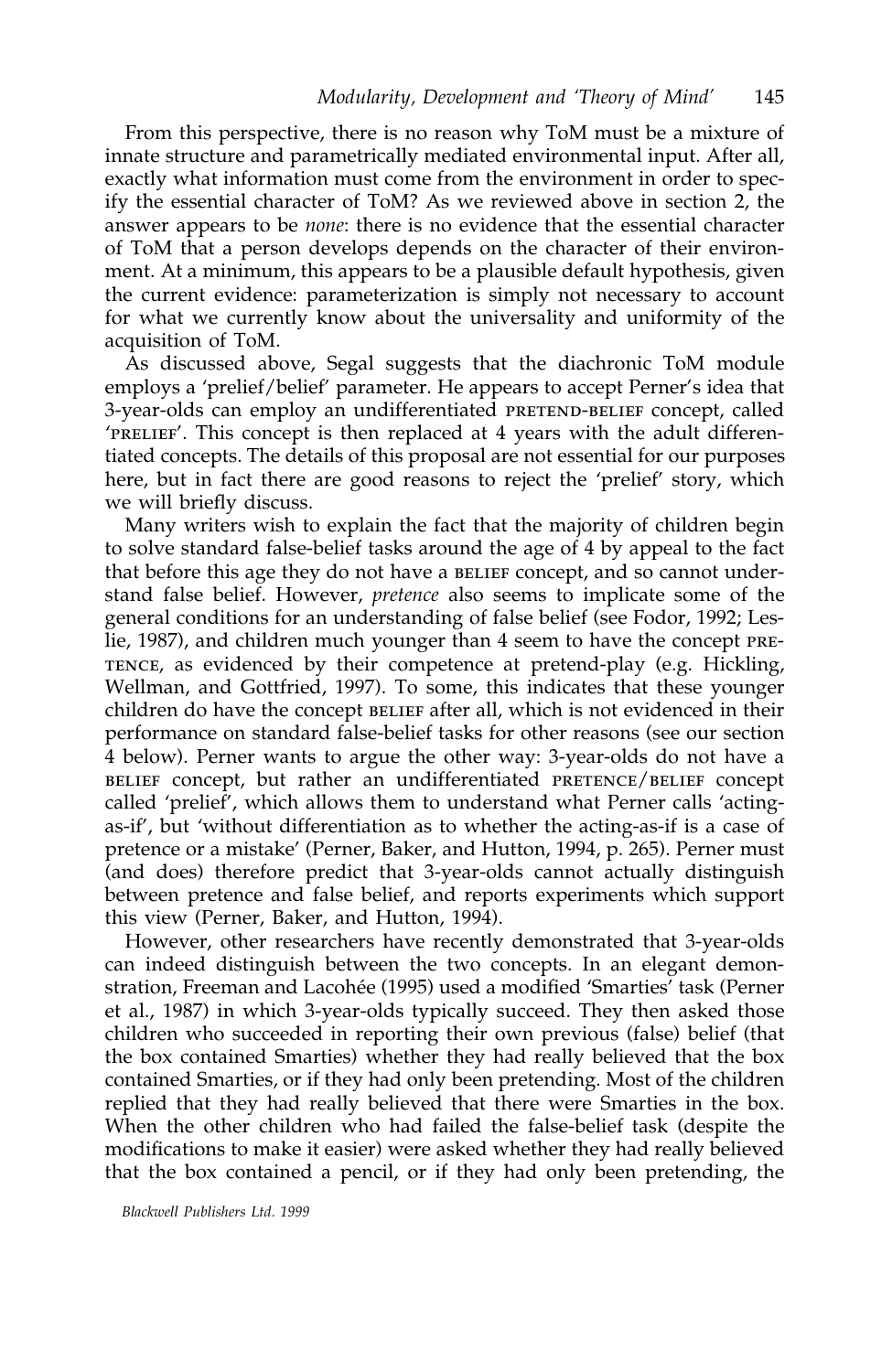majority replied that they had only been pretending! Although drawing the distinction between pretending and falsely believing is not a trivial task for the 3-year-old, these results demonstrate that even 3-year-olds possess both concepts.

Even ignoring this evidence, however, the 'prelief/belief' distinction does not make for a good parameter. For present purposes it essentially amounts to a 'no-belief/belief' distinction. And *this* difference surely does not require a diachronic module and parameters: suppose rather that the concept of belief is simply housed in a nonparameterized module which matures at a rate such that it 'comes online' around age 4. The 'prelief/belief' distinction does not characterize multiple possible end-states (as do linguistic parameters), but merely a developmental sequence, which by itself does not require parameterization. Parameterizing ToM is no more necessary than parameterizing puberty.

The essential character of ToM can thus be fixed without consulting the environment (even though the environment may still be needed to trigger or tune the basic competence!). Which means that parameters aren't necessary. Which means that a diachronic module (in our architectural sense) isn't necessary. Diachronic modules are an elegant design solution: they allow complicated, perhaps unlearnable cognitive processes to be offloaded to genetically determined mechanisms, while still being able to account for (highly constrained types and degrees of) environmental variability and uncertainty. Nonparameterized modules do much the same thing, except that they have no mechanism by which to consult the environment for content. Nonparameterized modules are thus a more appropriate design solution when the environment doesn't *have* to be consulted to determine the essential character of a competence.

# *4. ToM as Grounded in a Nonparameterized Module*

Segal seems to recognize that environmental input may not determine the essential character of ToM. At one point he comments that the prelief/belief parameter could be switched 'endogenously, by an internal clock or some such' (1996, p. 151). But to abandon environmental determination in this way is to give up the motivation for parameterization in the first place. Why even entertain the notion of PRELIEF? Why not assume that the essential character of ToM is realized in a nonparameterized competence which is there all along?

As we pointed out earlier, the reason that many researchers are not inclined to follow this logic seems to be the pervading sense of cognitive *development* that emerges from much of the relevant empirical research. Segal is trying to soothe such intuitions, by designing his diachronic story to capture 'the modular conception of development' (1996, p. 147). If we think that the essential character of ToM is realized in a nonparameterized module, how can we explain the striking development between 3-year-olds and 4 year-olds in performance on standard false-belief tasks?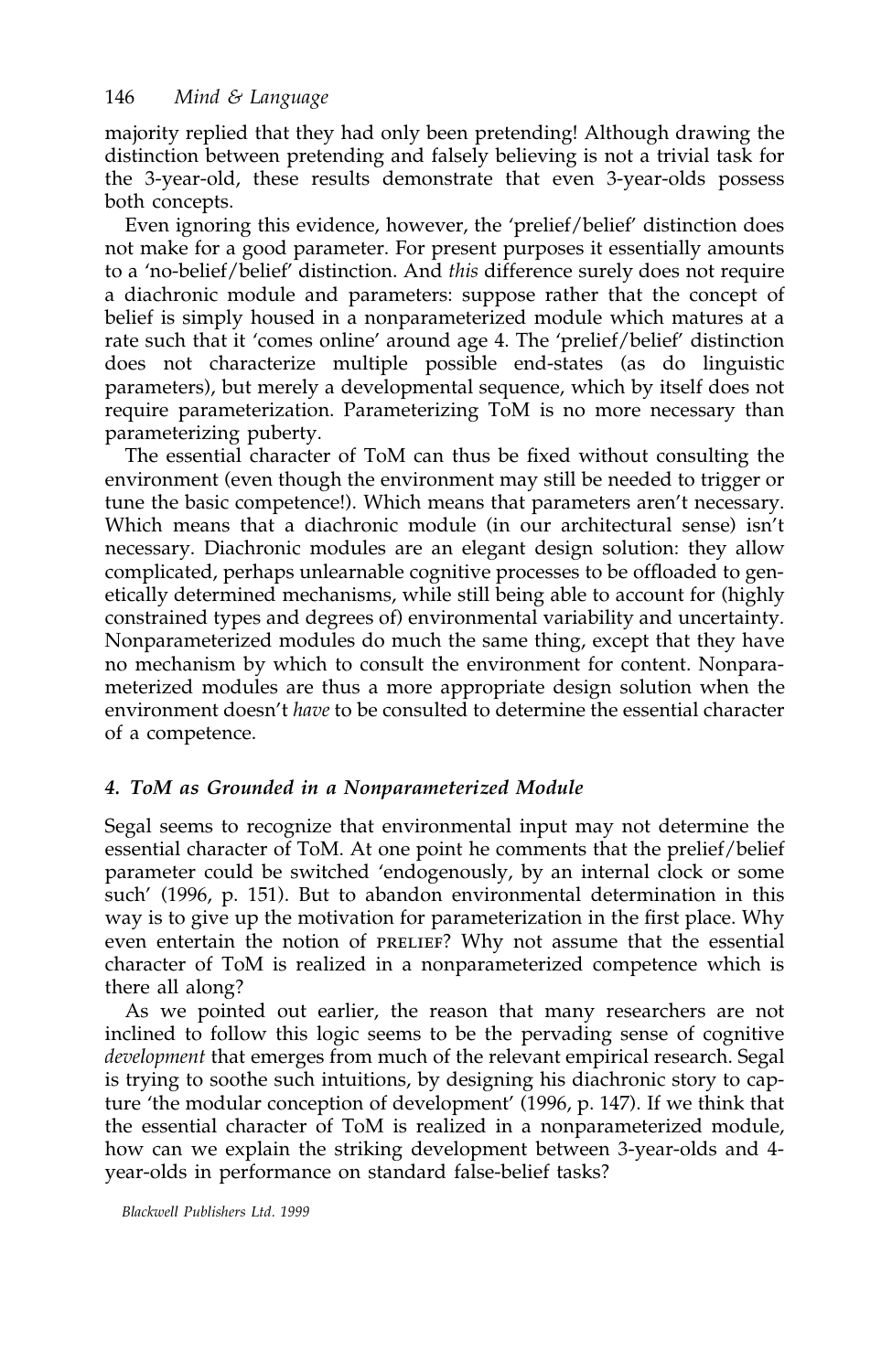While our purpose in this paper is only to discuss modular accounts of ToM in general, these sorts of questions have already begun to be addressed by a specific theory which does assume continuity in the essential character of ToM. To illustrate the contrasting view, then—where ToM is characterized as being rooted in a nonparameterized module—we'll briefly discuss the *ToMM* hypothesis (e.g. Leslie, 1987, 1994a, 1994b; Leslie and Roth, 1993; Leslie and Thaiss, 1992; Roth and Leslie, 1998).

ToMM—the *Theory-of-Mind-Mechanism*—is essentially a module which spontaneously and post-perceptually attends to behaviours and infers (i.e. computes) the mental states which contributed to them. It interprets situations as involving intentional agents, who are represented as holding attitudes to the truth of propositions. In short, ToMM is the innate metarepresentational basis which imparts the essential character of ToM. It incorporates innate notions/concepts of propositional attitudes such as BELIEF and PREtence, and makes them available to a child before general problem-solving resources have fully developed. As a result, ToMM will provide the child with early intentional insight into the behaviours of others. A specific impairment of ToMM is thought to play a key role in autism (Baron-Cohen, 1995; Baron-Cohen et al., 1985; Leslie, 1991; Leslie and Roth, 1993; Leslie and Thaiss, 1992).

How does this relate to parameters and development? Leslie explains the experimental data by focusing on the crucial distinction between competence and performance. Leslie and his colleagues (Leslie, 1994a; Leslie and Roth, 1993; Leslie and Thaiss, 1992; Roth and Leslie, 1998) argue that the 3-year-old does indeed have a metarepresentational notion of BELIEF which is simply obscured by performance limitations. Specifically, they posit the existence of Selection Processing (SP), which may be non-modular, and may *not* be ToMspecific. The standard false-belief task, then, places (at least) two demands on the 3-year-old: (a) the metarepresentation must be computed, and (b) the correct content of the belief must be selected. The former is a job for ToMM, the latter for SP. SP's job is thus essentially to *inhibit* competing possible contents for the belief (Leslie and Polizzi, 1998). This sort of inhibitory process must exist anyway, and 'SP' is thus just a name given to this general capacity.

As ToMM is the source of the child's competence, so SP is the source of the processing limitations on the child's performance. For instance, to infer the content of somebody's belief when that content is false, SP is required to select among the possible contents that ToMM makes available. ToMM always makes the current situation available as a possible and even preferred content, because (a) the current situation is a truer picture of the world, and (b) beliefs tend to be true. Thus, it is sensible to assume that beliefs correlate with the world—i.e. the way the world is *now*. Passing the false-belief task, then, requires this 'default' interpretation to be inhibited by SP, in order that the weaker false content be selected (see Leslie and Polizzi, 1998, for two detailed models of SP). Basically, then, passing the standard false-belief task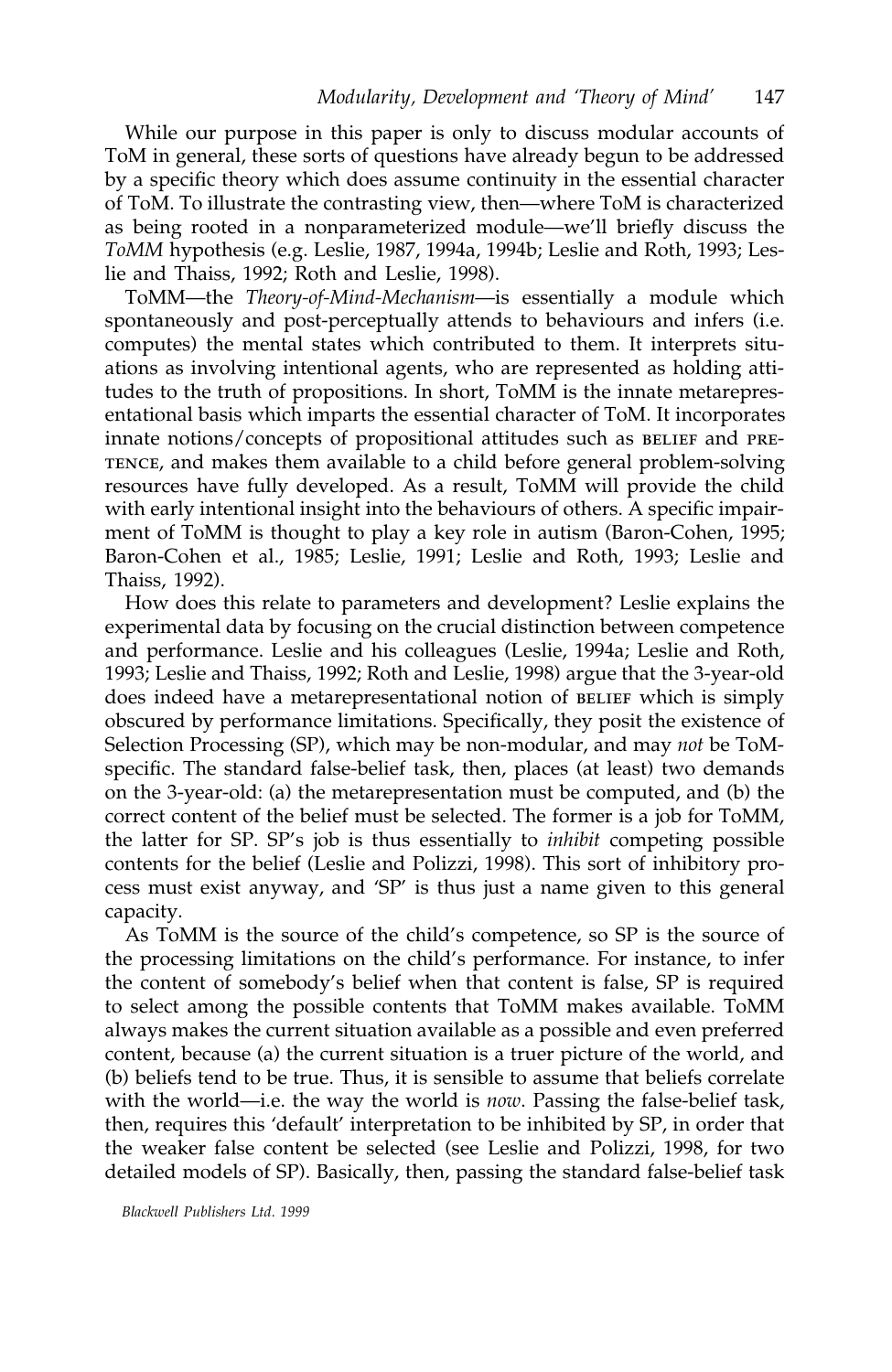requires both a conceptual competence and a performance capability, and failure might simply reflect an immature SP.

To stress the importance of this 'default inhibition', we now briefly consider another standard developmentally motivated argument against the modularity of ToM. Scientific theories (according to Gopnik) tend to change in the manner of a logically related succession, often with intermediate states. It has been alleged that the development of ToM also has such features—'a succession of conceptions of mind, each logically related to earlier conceptions and revealing several intermediate transitional and partial completions' (Gopnik and Wellman, 1994, p. 283). Modular theories, unlike, theory-theories, allegedly cannot explain this rational progression.

This argument dissipates, however, upon examination of the actual alleged successors. For Gopnik and Wellman (1994), the relevant evidence seems to be of two types: (a) children evince an understanding of mental states which (children think) do not causally interact with the world (e.g. pretence, dreams, images) before they understand those which do (e.g. belief); and (b) representational aspects of  $p$  pesing are understood before representational aspects of BELIEF. We first note that we're unsure exactly what makes these the 'rational progressions'. (It is dangerously easy to concoct a 'just-so' story in such circumstances!) But, in any case, the particular modular theory now being discussed (i.e. ToMM/SP) also easily explains these patterns of development. Dreams, images, pretences, and desires—unlike beliefs—do *not* tend to be true as a default, and so don't require inhibition. ToMM is thus able to deal with such representations just fine, and children can make use of them without taxing an immature SP, since there is nothing that requires inhibition. Note, in addition, that when you *do* tax SP in the context of DESIRES via other means (see Leslie and Polizzi, 1998), performance predictably drops, even for older children. These particular examples of 'rational sequences' of theories of ToM are thus bad candidates for casting doubt on modularity theories.

The ToMM/SP distinction upon which this all rests is more than just a fanciful idea. Leslie and Thaiss (1992) use the ToMM/SP distinction to explain an otherwise puzzling double-dissociation between the performances of normal and autistic children on certain tasks. It turns out that normal children tend to be able to solve standard false-belief tasks a little earlier than they are able to solve analogous problems about generic representation (e.g. involving out-of-date photographs). Autistic children, in contrast, perform better than 4-year-olds on the isomorphic problems of generic-representation, even while they fail the false-belief tasks that 4-year-olds pass! Explanation: the autistic children have an impaired ToMM, but a fully functioning SP (since they are older). Thus, they fail only those tasks which recruit ToMM—i.e. those tasks which involve mental states. Three-year-olds, in contrast, have a fully functioning ToMM, but an immature SP. For further related evidence, see Charman and Baron-Cohen (1992, 1995), Freeman and Lacohée (1995, especially section 18), Roth and Leslie (1998), and Saltmarsh, Mitchell, and Robinson (1995).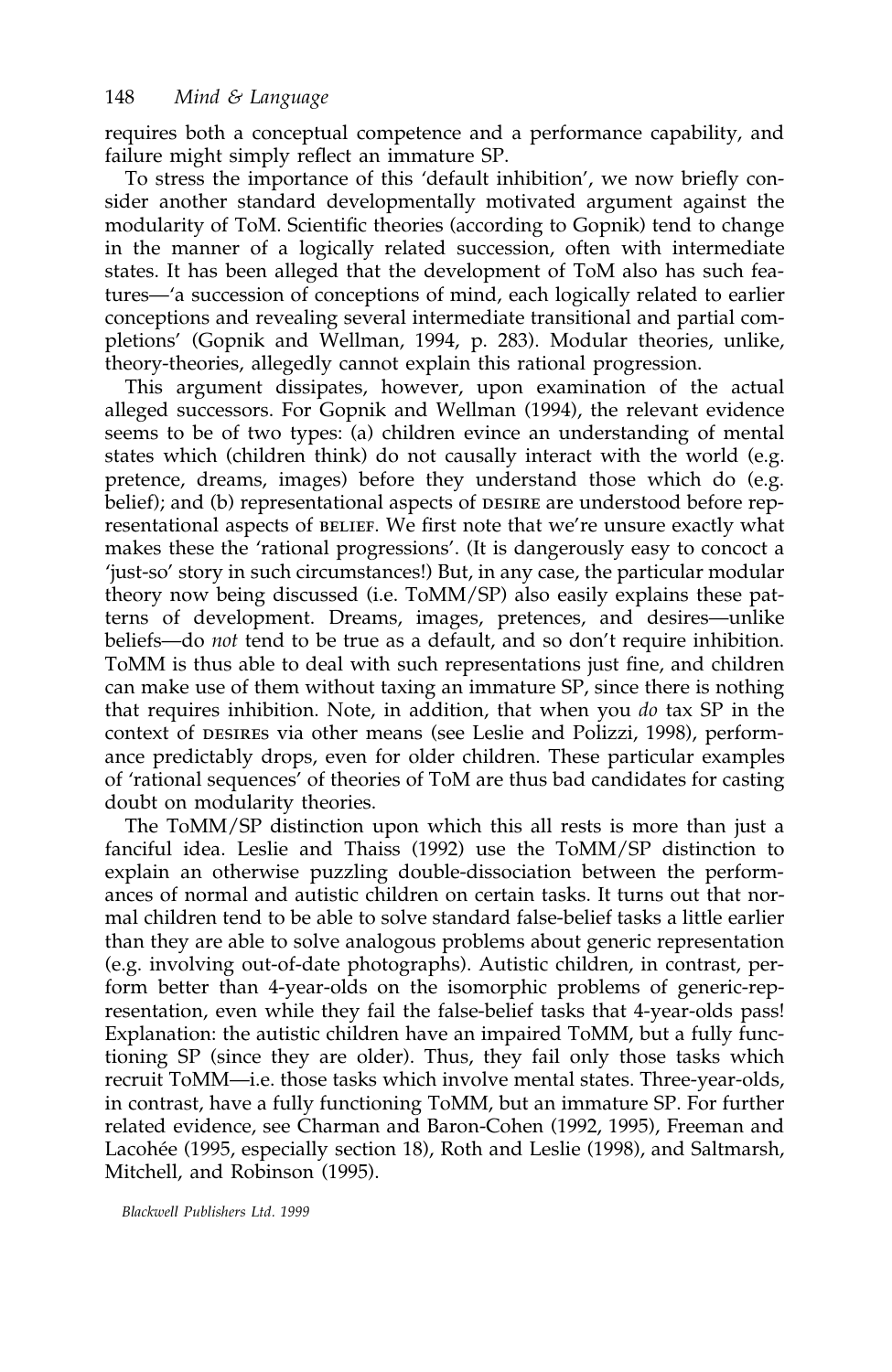Here then is an example where a cognitive module accounts for the acquisition of ToM without parameterization, even though its behavioural manifestations are developmentally locked into a regular sequence. It is at least a possibility that the essential character of ToM is a synchronic body of innate knowledge, which interacts with the environment only insofar as its development is triggered and tuned. The developing performance on false-belief tasks, on this view, reflects not a developing ToMM, but a developing SP. The performance, in other words, lags behind the competence for a while. Parameterizing ToM, then, loses even its initial developmentally based appeal: a more strongly modular theory naturally accounts for both the underlying design considerations and the developmental results without appeal to parameterization.

#### *5. Concluding Thoughts*

A modular capacity may be acquired in at least four importantly distinct ways: (1) Although it may not fully develop if not appropriately triggered or tuned by the environment, the essential character of the innate modular capacity is fixed. (2) The essential character of the innate modular capacity may be determined by the environment in a number of highly constrained ways, via parameter setting. The modular capacity may thus reach a number of different (but quite constrained) end-states. (3) The essential character of the modular capacity may have an innate basis which is later shaped by module-*internal* development, which makes use only of that information which is 'allowed' past the module's informational boundaries. (4) Some of the properties and contents of the capacity or skill may not have an innate basis at all—the capacity may be 'cognitively penetrable' and simply learned by induction. This capacity may thus end up in a potentially infinite number of end-states, and may only later come to exhibit some of the symptoms of modular encapsulation (cf. Karmiloff-Smith, 1992). (This last view is perhaps true of many sorts of expertise, such as bird-watching or wine-tasting.)

A debate over the modularity of a cognitive capacity is typically a debate between an undifferentiated conglomeration of options (1) and (2) on the one hand, and option (4) on the other. Option 3 seems never to have been recognized in these debates. This is especially the case with regard to ToM, where the notion of modularity is used in a number of different (and often vague) ways. (See Pylyshyn, 1985, for a general discussion of this difference in the context of cognitive development.) The distinction between synchronic and diachronic modules (Segal, 1996)—corresponding (in architectural terms) to the distinction between options (1) and (2) above—has done much to clarify this debate. The finer grain of resolution afforded by this distinction gets at the essence of what it means for a high-level representational and developing capacity like ToM to be modular. We have suggested here, though, that the centrepiece of this developmentally motivated analysis of ToM—the parameterization—may be a red herring. We may be able to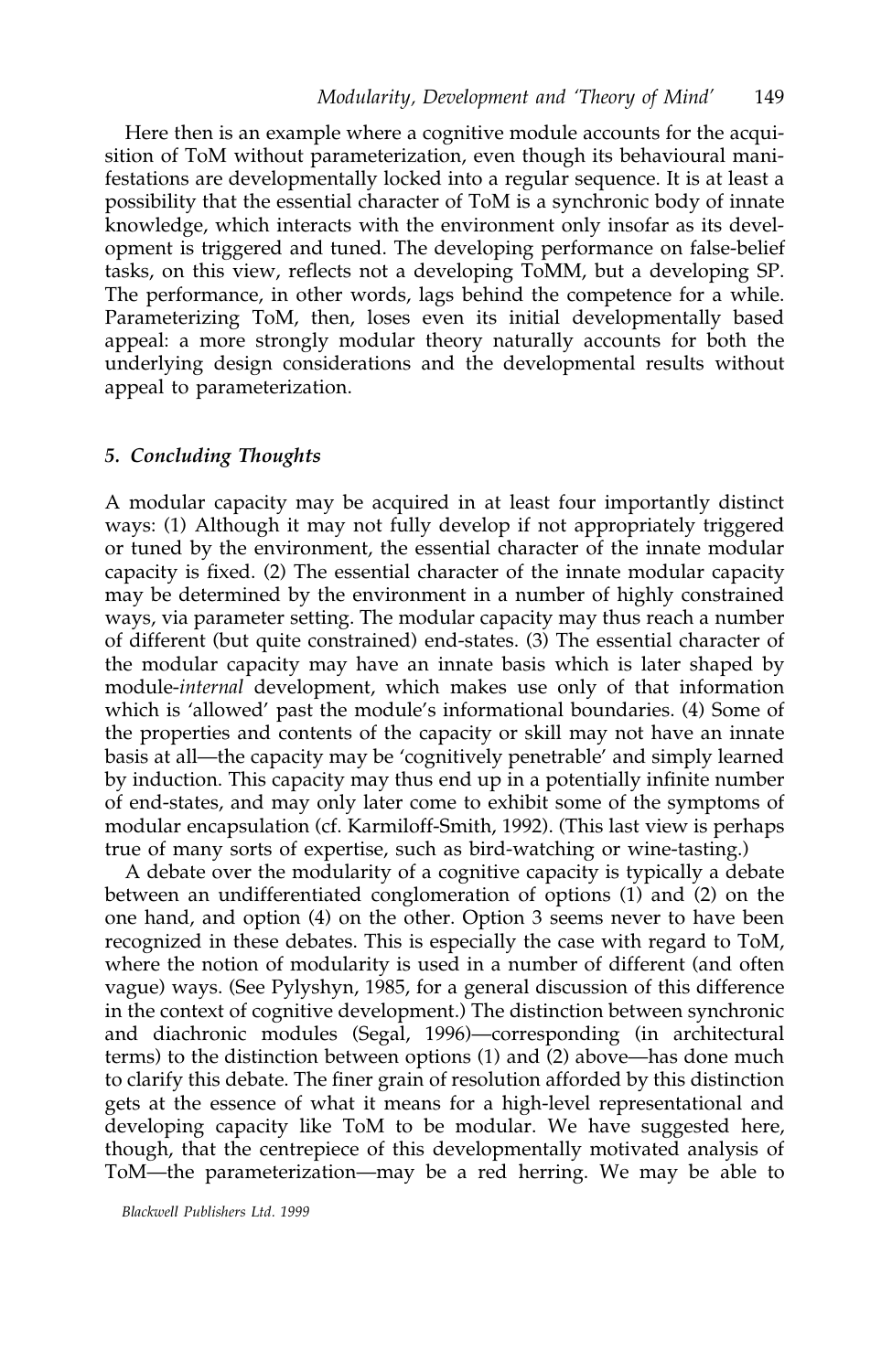account for ToM in terms of a modular mechanism without appeal to parameterization.

We have argued, however, that this does not preclude parts of ToM from being *developmental*, because of the distinction between competence and performance. And, in any case, nothing precludes modules from developing internally themselves. When we attend to this distinction between competence and performance, and when we are careful to distinguish between (a) the mature ToM as a complex aggregate of capacities, and (b) the 'early ToM' out of which the mature competence develops, we can see how modularity and development—far from being antithetical to each other—can be quite intimately connected. This in turn may pave the way for applying the notion of modularity to other high-level representational and developmental capacities.

> *Rutgers Center for Cognitive Science Rutgers University*

# *References*

- Baron-Cohen, S. 1994: How to Build a Baby that Can Read Minds: Cognitive Mechanisms in Mindreading. *Current Psychology of Cognition*, 13, 513–52.
- Baron-Cohen, S. 1995: *Mindblindness: An Essay on Autism and Theory of Mind*. Cambridge, MA: MIT Press.
- Baron-Cohen, S., Leslie, A. M. and Frith, U. 1985: Does the Autistic Child Have a 'Theory of Mind'? *Cognition*, 21, 37–46.
- Bartsch, K. and Wellman, H. 1995: *Children Talk About the Mind*. Oxford University Press.
- Carston, R. 1996: The Architecture of Mind: Modularity and Modularization. In D. Green et al., *Cognitive Science: An Introduction* (pp. 53–83). Cambridge, MA: Blackwell.
- Charman, T. and Baron-Cohen, S. 1992: Understanding Drawings and Beliefs: A Further Test of the Metarepresentational Theory of Autism. *Journal of Child Psychology and Psychiatry*, 33, 1105–12.
- Charman, T. and Baron-Cohen, S. 1995: Understanding Photos, Models, and Beliefs: A Test of the Modularity Thesis of Theory of Mind. *Cognitive Development*, 10, 287–98.
- Dasser, V., Ulback, I. and Premack, D. 1989: The Perception of Intention. *Science*, 243, 365–7.
- Dunn, J., Brown, J., Slomkowski, C., Tesla, C. and Youngblade, L. 1991: Young Children's Understanding of Other People's Feelings and Beliefs: Individual Differences and Their Antecedents. *Child Development*, 62, 1352–66.
- Fodor, J. A. 1983: *The Modularity of Mind*. Cambridge, MA: MIT Press.
- Fodor, J. A. 1992: A Theory of the Child's Theory of Mind. *Cognition*, 44, 283–96.
- Freeman, N. and Lacohée, H. 1995: Making Explicit 3-year-olds' Implicit Competence with Their Own False Beliefs. *Cognition*, 56, 31–60.
- Garfield, J. 1989: *Modularity in Knowledge-Representation and Natural-Language Understanding*. Cambridge, MA: MIT Press.
- Garfield, J. 1994: Modularity. In S. Guttenplan (ed.) *A Companion to the Philosophy of Mind*. Cambridge, MA: Blackwell, 441–8.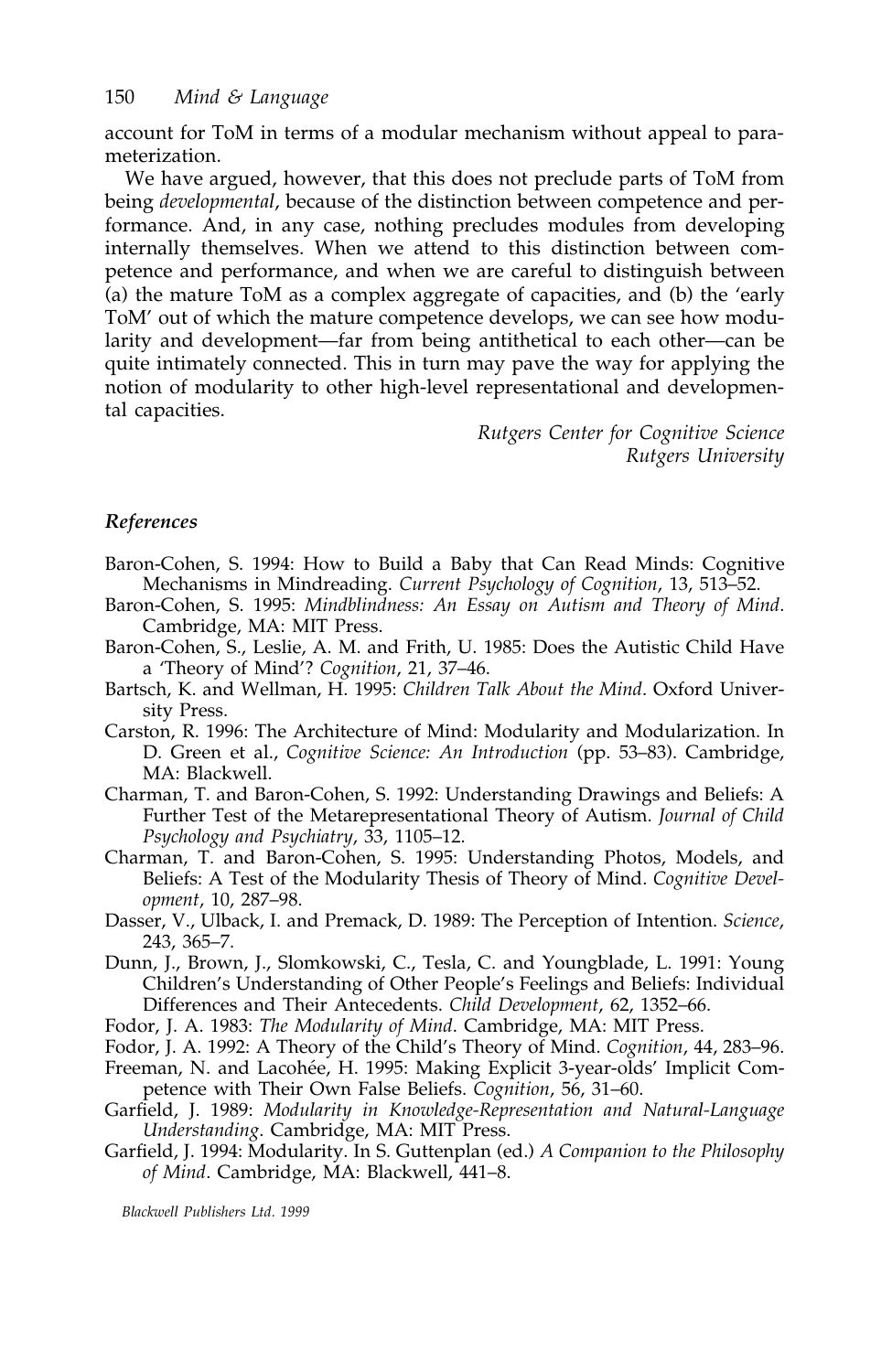- Gauvain, M. 1998: Culture, Development, and Theory of Mind: Comment on Lillard (1998). *Psychological Bulletin*, 123, 37–42.
- Guéhéneuc, K. and Deleau, M. 1997: Deaf Children Also Have a Theory of Mind ... But Somewhat Later. Paper presented at the VIIIth European Conference of Developmental Psychology. Rennes, France: September.
- Gopnik, A. 1996: Theories and Modules: Creation Myths, Developmental Realities, and Neurath's Boat. In P. Carruthers and P. Smith (eds), *Theories of Theories of Mind* (pp. 169–83). Cambridge University Press.
- Gopnik, A. and Meltzoff, A. 1997: *Words, Thoughts, and Theories*. Cambridge, MA: MIT Press.
- Gopnik, A. and Wellman, H. 1992: Why the Child's Theory of Mind Really Is a Theory. *Mind and Language*, 7, 145–71.
- Gopnik, A. and Wellman, H. 1994: The Theory Theory. In L. Hirschfield and S. Gelman (eds). *Mapping the Mind: Domain Specificity in Cognition and Culture*. Cambridge University Press, 257–93.
- Happé, F. 1994: Autism: An Introduction to Psychological Theory. Cambridge, MA: Harvard University Press.
- Harris, P. 1990: The Child's Theory of Mind and its Cultural Context. In G. Butterworth and P. Bryant (eds), *Causes of Development*. New York: Harvester Wheatsheaf, 215–37.
- Heider, F. and Simmel, M. 1944: An Experimental Study of Apparent Behaviour. *American Journal of Psychology*, 57, 243–59.
- Hickling, A., Wellman, H. and Gottfried, G. 1997: Preschoolers' Understanding of Others' Mental Attitudes towards Pretend Happenings. *British Journal of Developmental Psychology*, 15, 339–54.
- Jenkins, J. and Astington, J. W. 1996: Cognitive Factors and Family Structure Associated with Theory of Mind Development in Young Children. *Development Psychology*, 32, 70–78.
- Karmiloff-Smith, A. 1992: *Beyond Modularity: A Developmental Perspective on Cognitive Science*. Cambridge, MA: MIT Press.
- Lenneberg, E. 1967. *Biological Foundations of Language*. New York: John Wiley and Sons.
- Leslie, A. M. 1987: Pretense and Representation: The Origins of 'Theory of Mind'. *Psychological Review*, 94, 412–26.
- Leslie, A. M. 1991: The Theory of Mind Impairment in Autism: Evidence for a Modular Mechanism of Development? In A. Whiten (ed.), *Natural Theories of Mind: Evolution, Development and Simulation of Everyday Mindreading*. Oxford: Blackwell, 63–78.
- Leslie, A. M. 1994a: Pretending and Believing: Issues in the Theory of ToMM. *Cognition*, 50, 211–38.
- Leslie, A. M. 1994b: ToMM, ToBy, and Agency: Core Architecture and Domain Specificity. In L. A. Hirschfield and S. A. Gelman (eds), *Mapping the Mind: Domain Specificity in Cognition and Culture*. Cambridge University Press, 119–48.
- Leslie, A. M. and German, T. P. 1995: Knowledge and Ability in 'Theory of Mind': A One-Eyed Overview of the Debate. In M. Davies and T. Stone (eds), *Mental Simulation: Philosophical and Psychological Essays*. Oxford: Blackwell, 123–50.
- Leslie, A. M. and Happé, F. 1989: Autism and Ostensive Communication: The Relevance of Metarepresentation. *Development and Psychopathology*, 1, 205–12.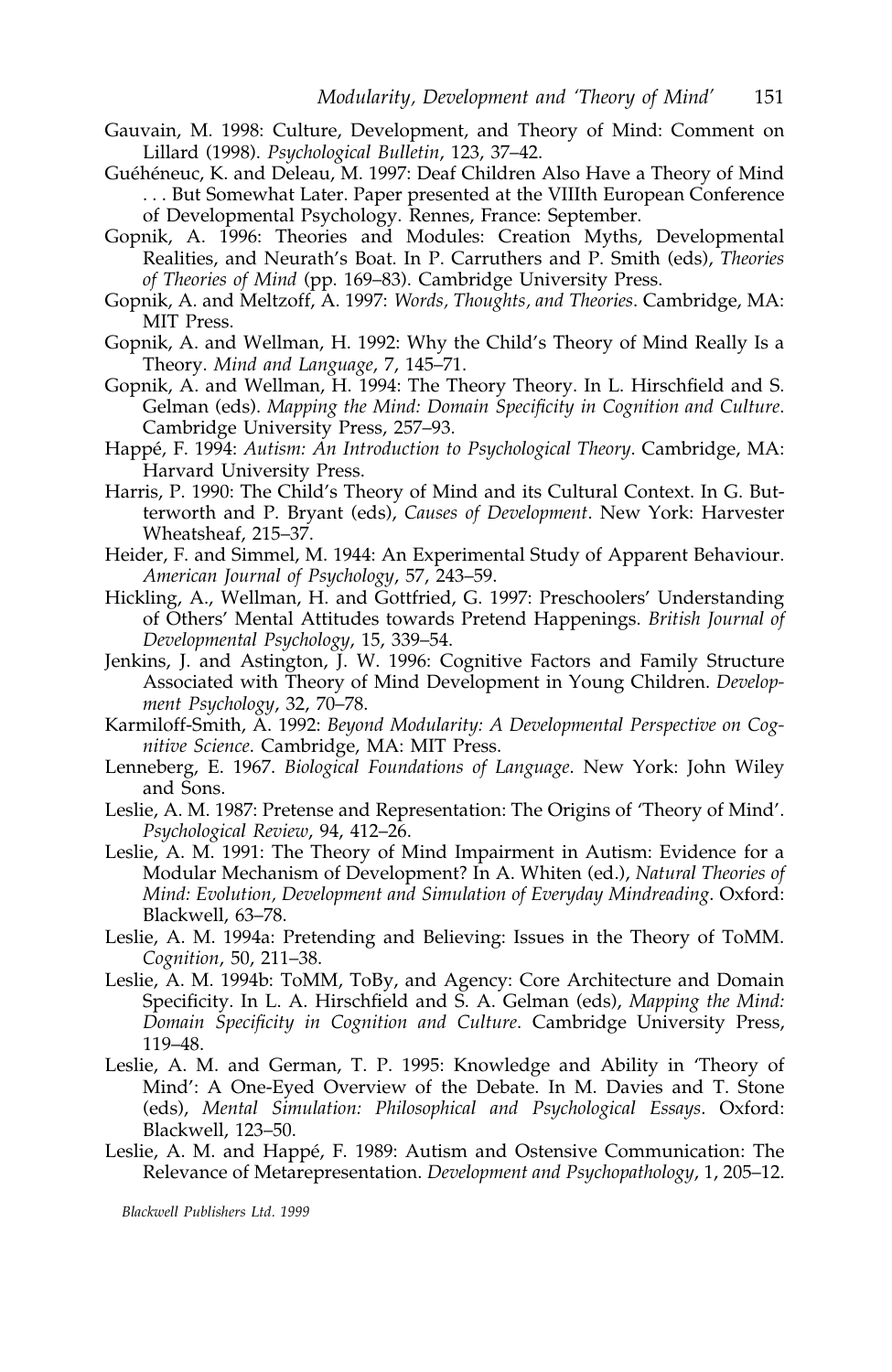- Leslie, A. M. and Polizzi, P. 1998: Inhibitory Processing in the False Belief Task: Two Conjectures. *Developmental Science*, 1, 247–54.
- Leslie, A. M. and Roth, D. 1993: What Autism Teaches Us about Metarepresentation. In S. Baron-Cohen, H. Tager-Flusberg and D. Cohen (eds), *Understanding Other Minds: Perspectives from Autism*. Oxford University Press, 83–111.
- Leslie, A. M. and Thaiss, L. 1992: Domain Specificity in Conceptual Development: Neuropsychological Evidence from Autism. *Cognition*, 43, 225–51.
- Lewis, C., Freeman, N., Kyriakidou, C., Maridaki-Kassotaki, K. and Berridge, D. 1996: Social Influences on False Belief Access: Specific Sibling Influences or General Apprenticeship? *Child Development*, 67, 2930–47.
- Lillard, A. 1997: Other Folks' Theories of Mind and Behavior. *Psychological Science*, 8, 268–74.
- Lillard, A. 1998: Ethnopsychologies: Cultural Variations in Theories of Mind. *Psychological Bulletin*, 123, 3–32.
- Marr D. 1982: *Vision: A Computational Investigation into the Human Representation and Processing of Visual Information*. New York: W. H. Freeman.
- Maurer, D., Lewis, T. and Brent, H. 1989: The Effects of Deprivation on Human Visual Development: Studies of Children Treated for Cataracts. In F. J. Morrison, C. E. Lord and D. P. Keating (eds), *Applied Developmental Psychology*. vol. 3. New York: Academic Press, 139–227.
- Nakayama, K., He, Z. and Shimojo, S. 1995: Visual Surface Representation: A Critical Link Between Lower-Level and Higher-Level Vision. In S. M. Kosslyn and D. Osherson (eds), *Visual Cognition*, vol 2, *An Invitation to Cognitive Science*, 2nd edn. Cambridge, MA: MIT Press, 1–70.
- Newport, E. 1990: Maturational Constraints on Language Learning. *Cognitive Science*, 14, 11–28.
- Nichols, S., Stich, S., Leslie, A. and Klein, D. 1996: The Varieties of Off-Line Simulation. In P. Carruthers and P. Smith (eds), *Theories of Theories of Mind*. Cambridge University Press, 39–70.
- Perner, J. 1991: *Understanding the Representational Mind*. Cambridge, MA: MIT Press.
- Perner, J., Baker, S. and Hutton, D. 1994: Prelief: The Conceptual Origins of Belief and Pretense. In C. Lewis and P. Mitchell (eds), *Children's Early Understanding of Mind: Origins and Development*. Hillsdale, NJ: Erlbaum.
- Perner, J., Leekam, S. and Wimmer, H. 1987: Three-year-olds' Difficulty with False Belief. *British Journal of Developmental Psychology*, 5, 125–37.
- Perner, J., Ruffman, T. and Leekam, S. 1994: Theory of Mind Is Contagious: You Catch It from Your Sibs. *Child Development*, 65, 1228–38.
- Peterson, C. and Siegal, M. 1995: Deafness, Conversation, and the Theory of Mind. *Journal of Child Psychology and Psychiatry*, 36, 459–74.
- Pinker, S. 1997: *How the Mind Works*. New York: Norton.
- Pylyshyn, Z. 1978: When Is Attribution of Beliefs Justified? *Behavioral and Brain Sciences*, 1, 592–3.
- Pylyshyn, Z. 1985: Plasticity and Invariance in Cognitive Development. In J. Mehler and R. Fox (eds), *Neonate Cognition: Beyond the Blooming Buzzing Confusion*. Hillsdale, NJ: Erlbaum, 403–15.
- Pylyshyn, Z. in press: Is Vision Continuous with Cognition? The Case for Impenetrability of Visual Perception. *Behavioral and Brain Sciences*.
- Roth, D. and Leslie, A. M. 1998: Solving Belief Problems: Toward a Task Analysis. *Cognition*, 66, 1–31.